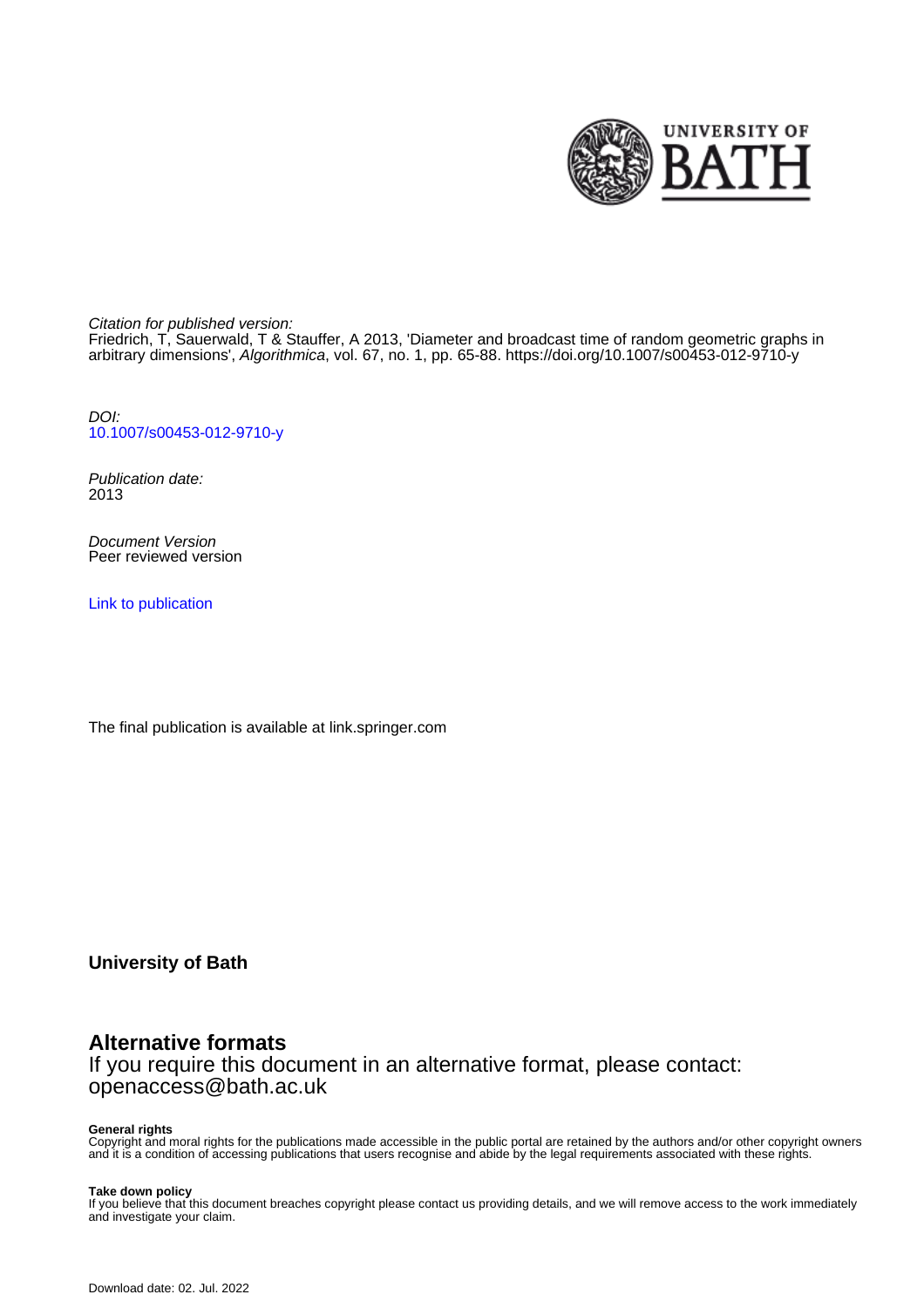Noname manuscript No. (will be inserted by the editor)

## Diameter and Broadcast Time of Random Geometric Graphs in Arbitrary Dimensions

Tobias Friedrich · Thomas Sauerwald · Alexandre Stauffer

Abstract A random geometric graph  $(RGG)$  is defined by placing n points uniformly at random in  $[0, n^{1/d}]^d$ , and joining two points by an edge whenever their Euclidean distance is at most some fixed r. We assume that  $r$  is larger than the critical value for the emergence of a connected component with  $\Omega(n)$  nodes. We show that, with high probability (w.h.p.), for any two connected nodes with a Euclidean distance of  $\omega \left( \frac{\log n}{n^{d-1}} \right)$  $\frac{\log n}{r^{d-1}}$ , their graph distance is only a constant factor larger than their Euclidean distance. This implies that the diameter of the largest connected component is  $\Theta(n^{1/d}/r)$  w.h.p. We also prove that the condition on the Euclidean distance above is essentially tight.

We also analyze the following randomized broadcast algorithm on RGGs. At the beginning, only one node from the largest connected component of the RGG is informed. Then, in each round, each informed node chooses a neighbor independently and uniformly at random and informs it. We prove that w.h.p. this algorithm informs every node in the largest connected component of an RGG within  $\Theta(n^{1/d}/r + \log n)$  rounds.

## 1 Introduction

We study Random Geometric Graphs (RGGs) in  $d \geq 2$  dimensions. An RGG is a graph resulting by placing n nodes independently and uniformly at random on  $[0, n^{1/d}]^d$  and creating edges between pairs of nodes if and only if their Euclidean distance is at most  $r$ . These graphs have been studied intensively in relation to subjects such as cluster analysis, statistical physics, and wireless sensor networks [25]. Traditionally, most work on RGGs is restricted to two dimensions. However, wireless sensor networks also expand in three dimensions. Examples are sensors in water bodies [1] and sensor networks based on the use of flying anchors [19]. Another motivation for RGGs in arbitrary dimensions is multivariate statistics of high-dimensional data [23]. In this case the coordinates of the nodes of the RGG represent

T. Friedrich

Friedrich-Schiller-Universität Jena, Germany

T. Sauerwald

Max-Planck-Institut für Informatik, Saarbrücken, Germany

A. Stauffer

A conference version with slightly weaker results appeared in the 22nd International Symposium on Algorithms and Computation. This work was done while the first two authors were at International Computer Science Institute Berkeley supported by the German Academic Exchange Service (DAAD) and the third author was at the Computer Science Division of the University of California Berkeley.

Microsoft Research, Redmond WA, USA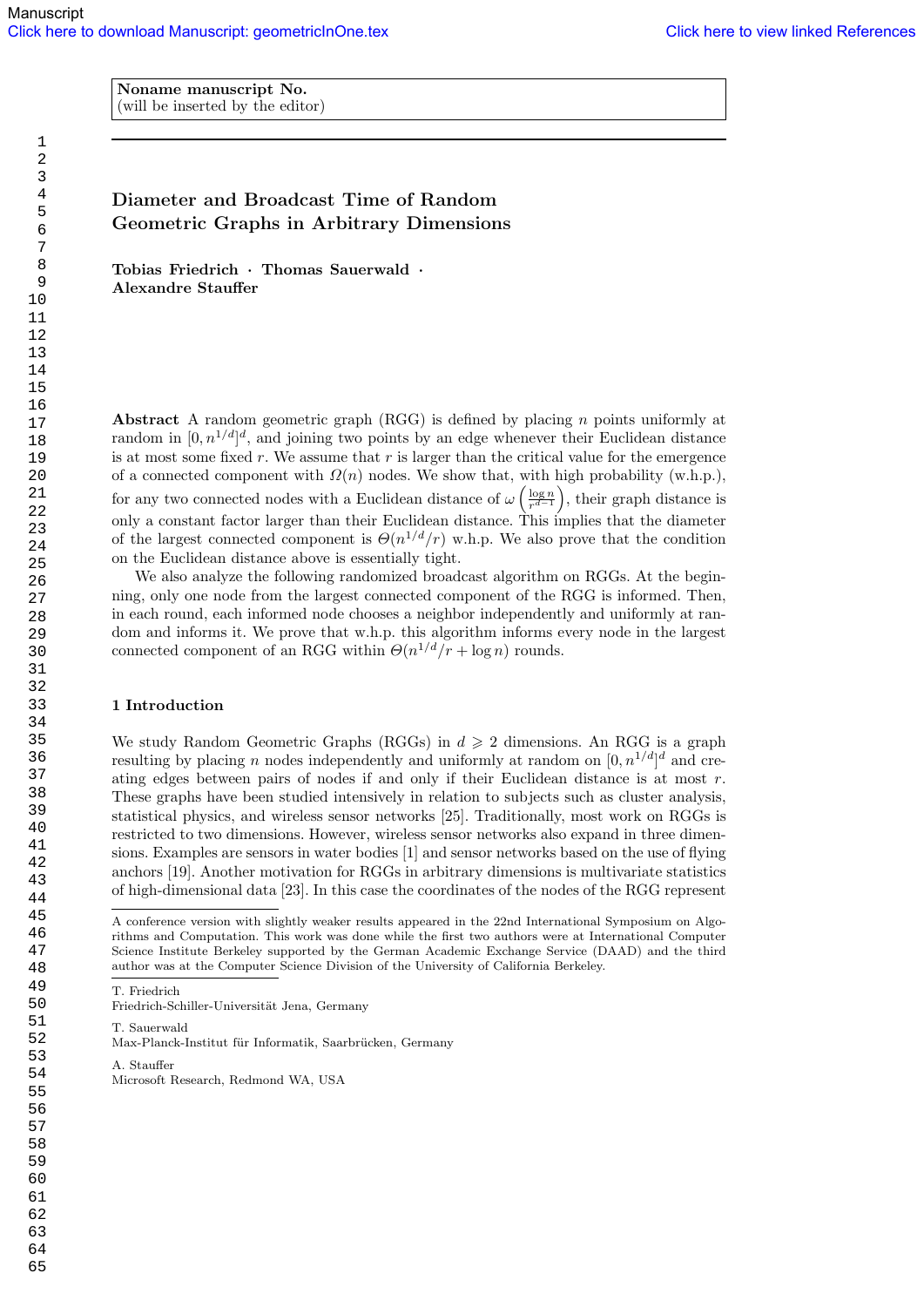different attributes of the data. The metric imposed by the RGG then depicts the similarity between data elements in the high-dimensional space. Also in bioinformatics, RGGs in up to four dimensions have been observed to give an excellent fit for various global and local measures of protein-protein interaction networks [16].

Several algorithms and processes have been studied on RGGs. One prominent example is the cover time of random walks. Avin and Ercal [3] considered RGGs in two dimensions when the coverage radius is a constant large enough to assure that the RGG is connected with probability  $1 - o(1)$ . They proved that in this regime, the cover time of an RGG is  $\Theta(n \log n)$  with probability  $1 - o(1)$ , which is optimal up to constant factors. This has been improved by Cooper and Frieze [6] who gave a more precise estimate of the cover time on RGGs that also extends to larger dimensions. However, all these works are restricted to the case where the probability that the RGG is connected approaches 1 as  $n \to \infty$ .

We are interested in a wider range for  $r$ . All the following results hold for the regime where the RGG is likely to contain a connected component with  $\Omega(n)$  nodes. Bradonjić et al. [4] proved for RGGs in  $d = 2$  dimensions that, with probability  $1 - \mathcal{O}(n^{-1})$ , for any two connected nodes with a minimum Euclidean distance of  $\Omega(\log^{3.5} n/r^2)$ , their graph distance is only a constant factor larger than their Euclidean distance. We establish this result for all dimensions  $d \geq 2$  under the weaker condition that the minimum Euclidean distance is  $\omega\left(\frac{\log n}{x^{d-1}}\right)$  $\frac{\log n}{r^{d-1}}$ . For this, we have to employ a different proof technique since the approach of Bradonjić et al.  $[4]$  strongly depends on restrictions imposed by the geometry in two dimensions. Our result implies that the diameter of the largest connected component is  $\Theta(n^{1/d}/r)$  with high probability<sup>1</sup>; this was previously open for  $d \geq 3$  and matches the corresponding bound for  $d = 2 \, [4, 8]$ . Our techniques are inspired by percolation theory and we believe them to be useful for other problems, such as estimating the cover time for the largest connected component of RGGs.

#### Broadcasting information

We use the aforementioned structural result of RGGs to study the problem of broadcasting information in RGGs. We study the well known randomized rumor spreading algorithm which is also known as the push algorithm [11]. In this algorithm, in every round, each informed node chooses a neighbor independently and uniformly at random and informs it. We are interested in the runtime, i.e., how long it takes to spread a piece of information from an arbitrary node of the largest connected component to all other nodes in that component.

The obvious lower bound of this process on an arbitrary graph G is  $\Omega(\text{diam}(G) + \log n)$ , where  $\text{diam}(G)$  denotes the diameter of the largest connected component. A matching upper bound of  $\mathcal{O}(\text{diam}(G)+\log n)$  is known for complete graphs [14, 24], hypercubes [11], expander graphs [13, 26], several Cayley graphs [9], bounded-degree graphs [11], and RGGs in two dimensions [4]. In this paper we prove that RGGs in  $d \geq 3$  dimensions also allow an optimal broadcast time of  $\mathcal{O}(\text{diam}(G) + \log n) = \mathcal{O}(n^{1/d}/r + \log n)$  w.h.p. This generalizes the twodimensional result of Bradonjić et al. [4] and significantly improves upon the general bound of  $\mathcal{O}(\Delta \cdot (\text{diam}(G) + \log n))$  [11], since for sparse RGGs (where  $r = \Theta(1)$ ) the maximum degree is  $\Delta = \Theta(\log n / \log \log n)$ . Note that our result implies that all nodes get informed after  $\mathcal{O}(n^{1/d}/r + \log n)$  rounds for connected RGGs as well.

The rest of this paper is organized as follows. In Section 2, we give a precise definition of the random broadcast algorithm and the random geometric graph, as well as introduce some notation and state our results. In Section 3, we derive an upper bound on the length

<sup>&</sup>lt;sup>1</sup> By "with high probability" (short: w.h.p.), we denote an event that holds with probability at least  $1 - \mathcal{O}(n^{-1}).$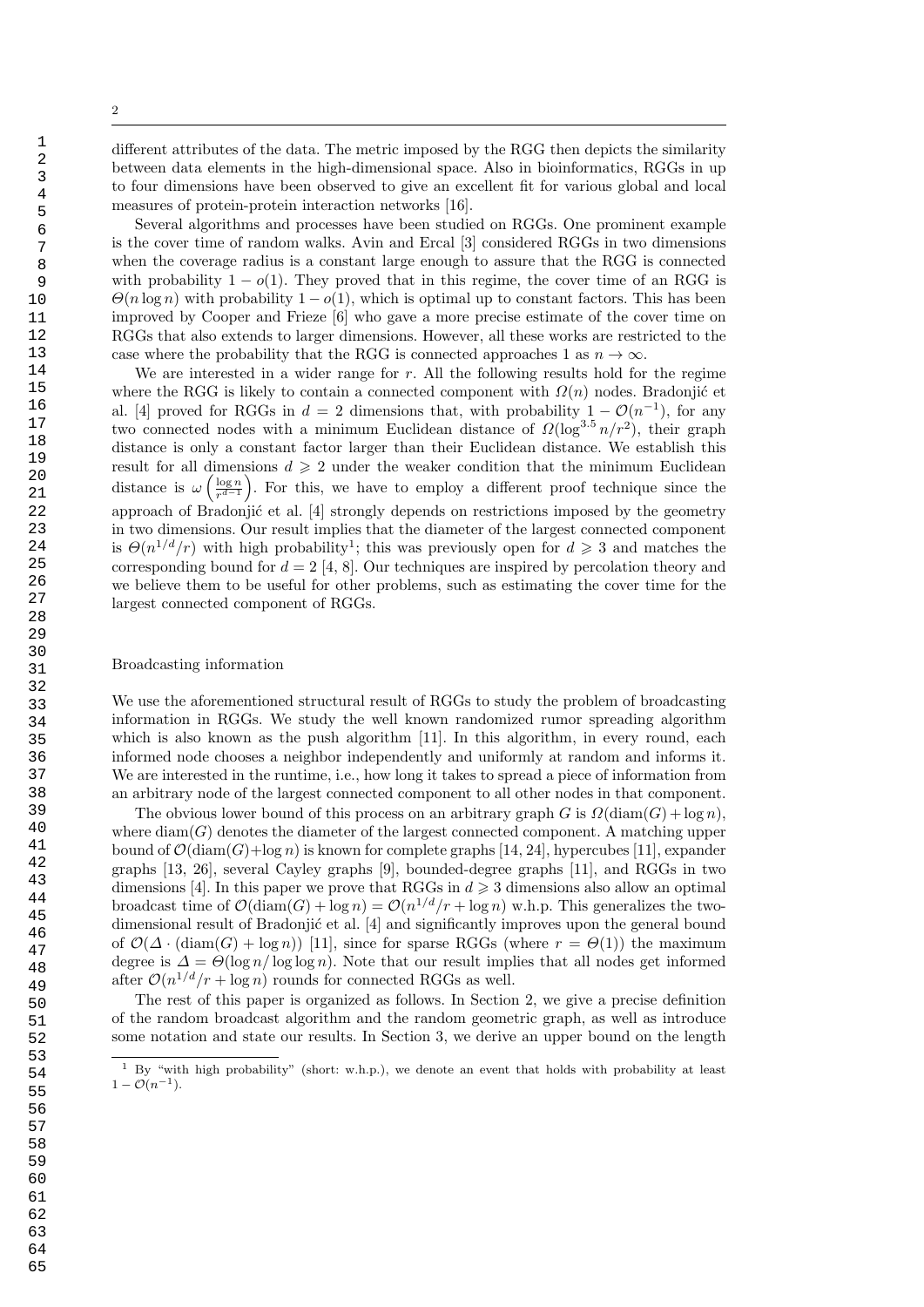of the shortest path between two nodes in an RGG given their Euclidean distance is large enough. We show in Section 4 that this condition on the Euclidean distance is tight up to constants. In Section 5, we perform the runtime analysis of the random broadcast algorithm. We close in Section 6 with some concluding remarks.

#### 2 Precise Model and Results

We consider the following random broadcast algorithm also known as the push algorithm [11]. We are given an undirected graph G. At the beginning, called round  $0$ , a node s of G owns a piece of information, i.e., it is informed. In each subsequent round  $1, 2, \ldots$ , every informed node chooses a neighbor independently and uniformly at random and informs that neighbor. We are interested in the runtime of this algorithm, which is the time taken until every node in G gets informed; in the case of G being disconnected, we require every node in the same connected component as s to get informed. The runtime of this algorithm is a random variable denoted by  $\mathcal{R}(s, G)$ . Our aim is to prove bounds on  $\mathcal{R}(s, G)$  that hold with high probability, i.e., with probability  $1 - \mathcal{O}(n^{-1})$ .

We study  $\mathcal{R}(s, G)$  for the case of a random geometric graph G in arbitrary dimension  $d \geq 2$ . We define the random geometric graph in the space  $\Omega := [0, n^{1/d}]^d$  equipped with the Euclidean norm, which we denote by  $\|\cdot\|_2$ . The most natural definition of RGG is stated as follows.

**Definition 1 (cf. [23])** Let  $\mathcal{X}_n = \{X_1, X_2, \ldots, X_n\}$  be n points in  $\Omega$  chosen independently and uniformly at random. The random geometric graph  $G(\mathcal{X}_n; r)$  has node set  $\mathcal{X}_n$  and edge set  $\{(x, y): x, y \in \mathcal{X}_n, ||x - y||_2 \leq r\}.$ 

In our analysis, it is more advantageous to use to the following definition.

**Definition 2 (cf. [23])** Let  $N_n$  be a Poisson random variable with mean n and let  $\mathcal{P}_n =$  $\{X_1, X_2, \ldots, X_{N_n}\}$  be points chosen independently and uniformly at random from  $\Omega$ ; equivalently,  $P_n$  is a Poisson Point Process over  $\Omega$  with intensity 1. The random geometric graph  $\mathcal{G}(\mathcal{P}_n; r)$  has node set  $\mathcal{P}_n$  and edge set  $\{(x, y): x, y \in \mathcal{P}_n, ||x - y||_2 \leq r\}.$ 

The following basic lemma says that any result that holds in the setting of Definition 2 with sufficiently large probability holds with similar probability in the setting of Definition 1.

**Lemma 1** Let A be any event that holds with probability at least  $1 - \alpha$  in  $\mathcal{G}(\mathcal{P}_n; r)$ . Then, A also holds in  $\mathcal{G}(\mathcal{X}_n; r)$  with probability  $1 - \mathcal{O}(\alpha \sqrt{n}).$ 

Proof. In this proof, we use subscripts to indicate the space over which the probabilities are calculated. Recall that  $N_n$  denotes the number of nodes in  $\mathcal{P}_n$ . Then it follows by Stirling's formula that  $\Pr_{\mathcal{G}(\mathcal{P}_n; r)}[N_n = n] = \Theta(1/\sqrt{n})$ . Note that conditioned on  $N_n = n$ ,  $\mathcal{G}(\mathcal{P}_n; r)$  is a realization of  $\mathcal{G}(\mathcal{X}_n; r)$ . Let  $\mathcal{A}^c$  denote the complement of  $\mathcal{A}$ . Therefore

$$
\mathbf{Pr}_{\mathcal{G}(\mathcal{X}_n; r)}\left[\mathcal{A}^c\right] = \mathbf{Pr}_{\mathcal{G}(\mathcal{P}_n; r)}\left[\mathcal{A}^c \mid N_n = n\right] \leqslant \frac{\mathbf{Pr}_{\mathcal{G}(\mathcal{P}_n; r)}\left[\mathcal{A}^c\right]}{\mathbf{Pr}_{\mathcal{G}(\mathcal{P}_n; r)}\left[N_n = n\right]} = \mathcal{O}\left(\alpha\sqrt{n}\right).
$$

Henceforth, we consider an RGG given by  $G = \mathcal{G}(\mathcal{P}_n; r)$ , and refer to r as the coverage radius of G. It is known that, for  $d \geq 2$ , there exists a critical value  $r_c = r_c(d) = \Theta(1)$  such that if  $r > r_c$ , then with high probability the largest connected component of G has cardinality  $\Omega(n)$ . On the contrary, if  $r < r_c$ , each connected component of G has  $\mathcal{O}(\log n)$  nodes with probability  $1-o(1)$  [23]. The exact value of  $r_c$  is not known, though some bounds have been derived in [18]. In addition, if  $r^d \geqslant \frac{\log n + \omega(1)}{h}$  $\frac{b^2 + \omega(1)}{b_d}$ , where  $b_d$  is the volume of the *d*-dimensional ball of radius 1, then G is connected with probability  $1 - o(1)$  [21, 22].

64 65

 1 2 3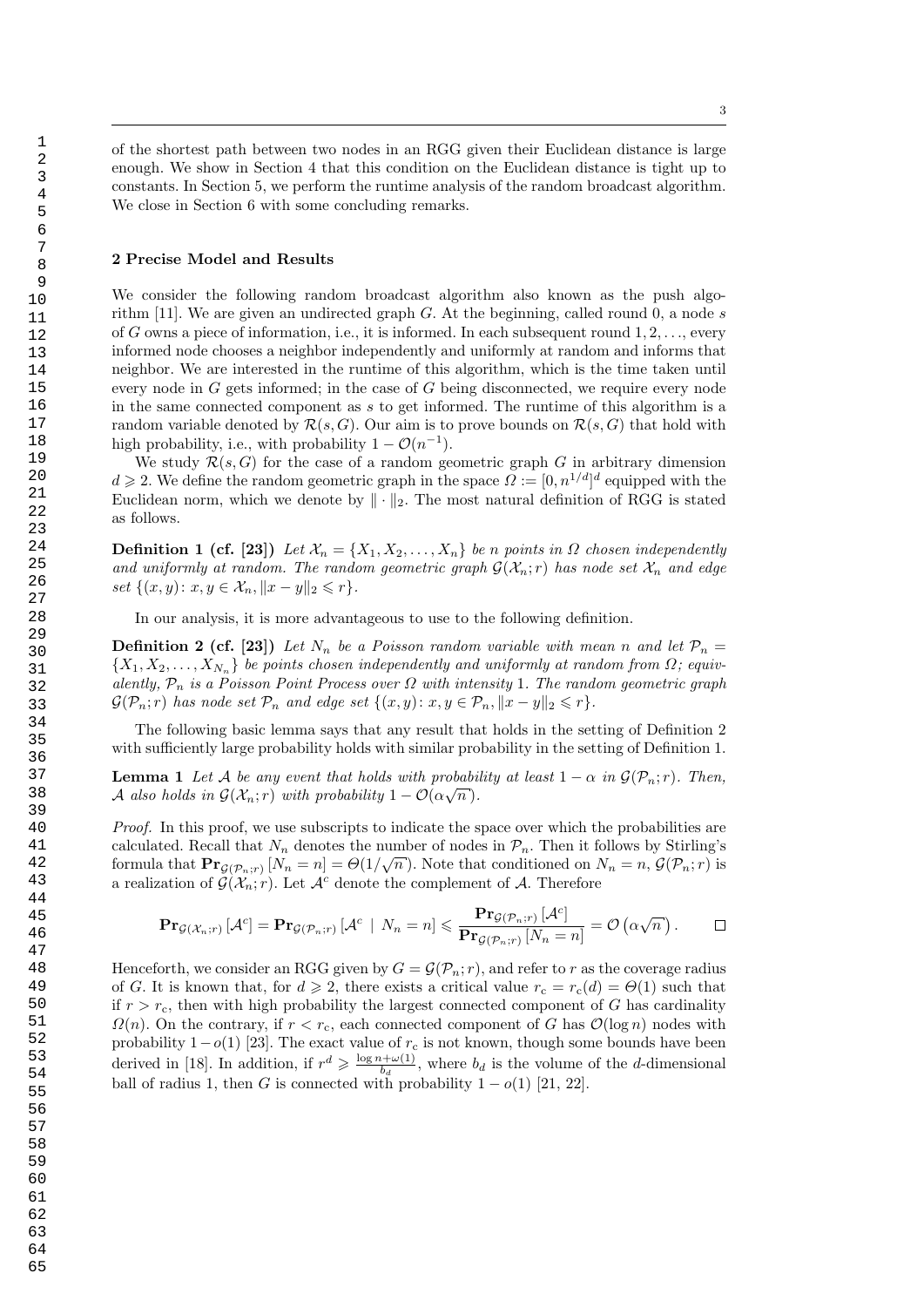4

Our main result is stated in the next theorem. It shows that if  $r > r<sub>c</sub>$ , with probability  $1-\mathcal{O}(n^{-1}), \mathcal{R}(s, G) = \mathcal{O}(n^{1/d}/r + \log n)$  for all s inside the largest connected component of G. Note that  $r_c$  does not depend on n, but if r is regarded as a function of n, then here and in what follows,  $r > r_c$  means that this strict inequality must hold in the limit as  $n \to \infty$ .

**Theorem 2** For a random geometric graph  $G = \mathcal{G}(\mathcal{P}_n; r)$  in  $d \geq 2$  dimensions, if  $r > r_c$ , then  $\mathcal{R}(s, G) = \mathcal{O}(n^{1/d}/r + \log n)$  with probability  $1 - \mathcal{O}(n^{-1})$  for all nodes s of G.

The proof of Theorem 2, which we provide in Section 5, requires an upper bound on the length of the shortest path between nodes of G. Our result on this matter, which is stated in the next theorem, provides that for any two nodes that are sufficiently distant in  $\Omega$ , the distance between them in the metric induced by  $G$  is only a constant factor larger than the optimum with probability  $1 - \mathcal{O}(n^{-1})$ . In particular, this result implies that the diameter of the largest connected component of G is  $\mathcal{O}(n^{1/d}/r)$ , a result previously known only for two dimensions or values of r that yield a connected G with probability  $1 - o(1)$ .

For all  $v_1, v_2 \in G$ , we say that  $v_1$  and  $v_2$  are connected if there exists a path in G from  $v_1$ to  $v_2$ , and define  $d_G(v_1, v_2)$  as the graph distance between  $v_1$  and  $v_2$  on G, that is,  $d_G(v_1, v_2)$ is the length of the shortest path from  $v_1$  to  $v_2$  in G. Also, we denote the Euclidean distance between the locations of  $v_1$  and  $v_2$  by  $||v_1 - v_2||_2$ . Clearly, the length of the shortest path between two nodes  $v_1$  and  $v_2$  in G satisfies  $d_G(v_1, v_2) \geqslant \frac{\|v_1 - v_2\|_2}{r}$ .

**Theorem 3** If  $d \ge 2$  and  $r > r_c$ , for any two connected nodes  $v_1$  and  $v_2$  in  $G = \mathcal{G}(\mathcal{P}_n; r)$ such that  $||v_1 - v_2||_2 = \omega \left( \frac{\log n}{r^{d-1}} \right)$  $\frac{\log n}{r^{d-1}}$ , we obtain  $d_G(v_1, v_2) = \mathcal{O}(\Vert v_1 - v_2 \Vert_2/r)$  with probability  $1 - \mathcal{O}(n^{-1}).$ 

**Remark 4** In the proof of Theorem 3, we focus on the case  $r = \mathcal{O}(\log^{1/d} n)$ . If  $r =$  $\omega(\log^{1/d} n)$ , then the upper bound on  $d_G(v_1, v_2)$  above follows from [8, Theorem 8].

Remark 5 It is not hard to see that our proof establishes that there exist large enough constants  $C = C(d)$  and  $n_0 = n_0(d)$  such that  $d_G(v_1, v_2) = \mathcal{O}(\Vert v_1 - v_2 \Vert_2 / r)$  for all connected pairs  $v_1, v_2$  for which  $||v_1 - v_2||_2 \geqslant C \frac{\log n}{r^{d-1}}$  $\frac{\log n}{r^{d-1}}$  for all  $n \ge n_0$ . We used the ω notation above only to simplify the statement of Theorem 3.

**Corollary 6** If  $r > r_c$ , the diameter of the largest connected component of  $G = \mathcal{G}(\mathcal{P}_n; r)$  is  $\mathcal{O}(n^{1/d}/r)$  with probability  $1-\mathcal{O}(n^{-1})$ .

The statement of Theorem 3 generalizes and improves upon Theorem 2.3 of [4], which holds only for  $d = 2$  and  $||v_1 - v_2||_2 = \Omega(\log^{3.5} n/r^2)$ . The current paper not only improves upon the previous results, but also employs different proof techniques which are necessary to tackle the geometrically more involved case where  $d \geq 3$ .

Our last result establishes that the condition for  $||v_1-v_2||_2$  in Theorem 3 is necessary. We show that there exists a pair of nodes in the largest connected component of the RGG whose graph distance is much larger than the Euclidean distance. We prove this result in Section 4.

**Theorem 7** Let  $r^d = o(\log n)$ . Then, with probability  $1 - O(n^{-1})$ , there exist two connected nodes  $v_1$  and  $v_2$  in  $G = \mathcal{G}(\mathcal{P}_n; r)$  such that  $||v_1 - v_2||_2 \leq 3r$  but  $d_G(v_1, v_2) = \Omega\left(\frac{\log n}{r^d}\right)$  $\frac{\log n}{r^d}\bigg).$ 

**Remark 8** In other words, since  $r^d = o(\log n)$ , Theorem 7 above establishes that there exists a pair of connected nodes  $v_1, v_2$  such that  $||v_1-v_2||_2 = o\left(\frac{\log n}{r^{d-1}}\right)$  $\frac{\log n}{r^{d-1}}$  for which  $d_G(v_1, v_2)$  =  $\omega\left(\frac{||v_1-v_2||_2}{r}\right)$ . This means that the condition for  $||v_1-v_2||_2$  in Theorem 3 (see also Remark 5) is essentially tight.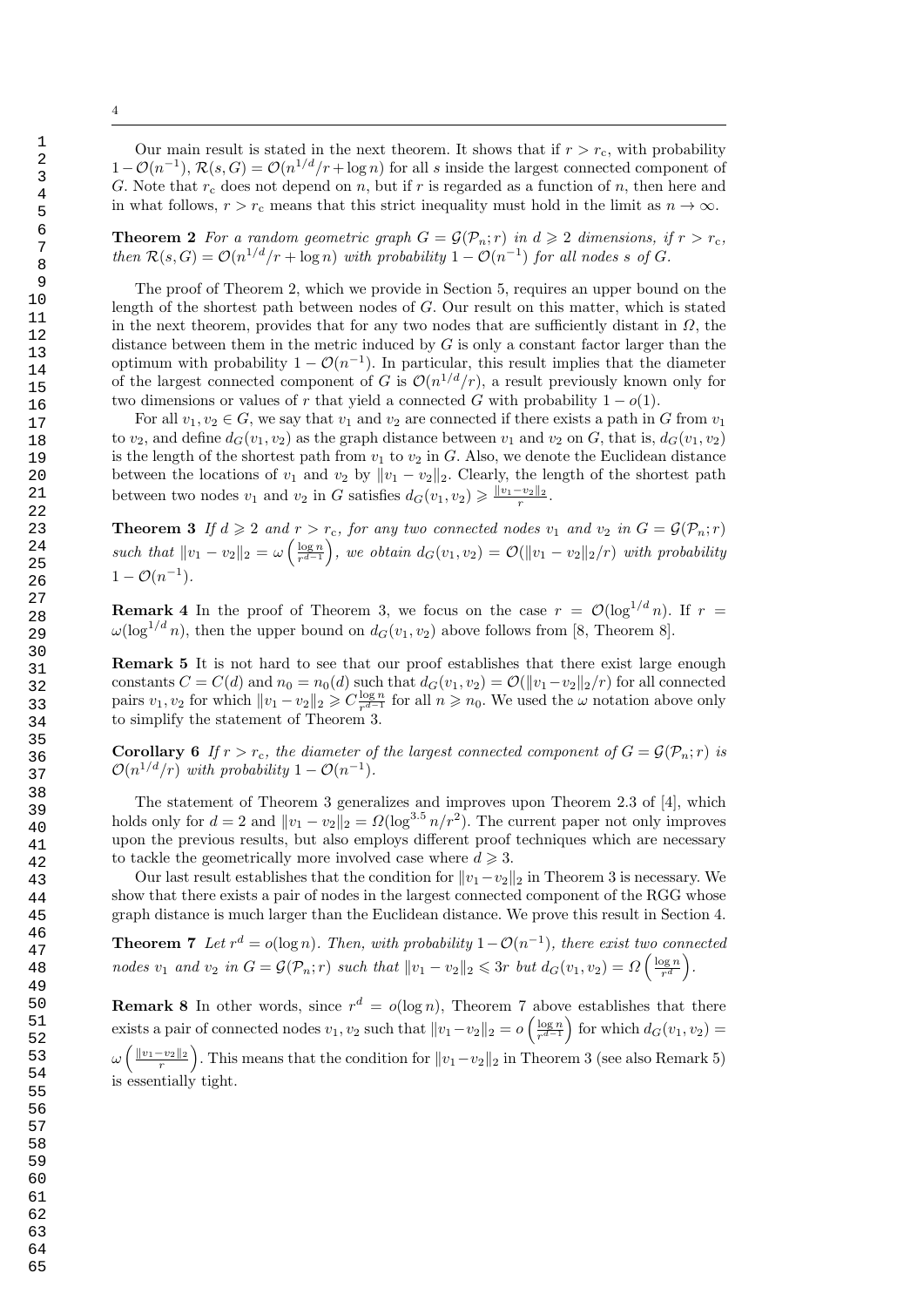#### 3 The Diameter of the Largest Connected Component

We devote this section to proving Theorem 3. We consider  $G = \mathcal{G}(\mathcal{P}_n; r)$ . Recall that we assume  $r > r_c$  and  $r^d = \mathcal{O}(\log n)$ . (When  $r^d = \omega(\log n)$ , G is connected with probability  $1-o(1)$  and Theorem 3 becomes a slightly different version of [8, Theorem 8].) Note also that  $r = \Omega(1)$  since  $r_c = \Theta(1)$ . We show that, for any two connected nodes  $v_1$  and  $v_2$  of G such that  $||v_1 - v_2||_2 = \omega \left( \frac{\log n}{r^{d-1}} \right)$  $\frac{\log n}{r^{d-1}}$ , we have  $d_G(v_1, v_2) = \mathcal{O}(\|v_1 - v_2\|_2/r)$  with probability  $1 - \mathcal{O}(n^{-1}).$ 

The proof follows by a renormalization argument that allows us to relate the largest connected component of G with the so-called percolation cluster of the square lattice. We start in Section 3.1 discussing some results for the lattice that we will need later. Then, in Section 3.2, we discuss the renormalization argument, whose main ideas we present here. We tessellate  $\Omega$  into cubes that are large enough but whose side length is  $\Theta(r)$ . We say that a cube is open if the graph induced by the nodes of  $G$  inside the cube contains a unique large component and the large components of two adjacent open cubes intersect. We make the cubes large enough so that the probability that any given cube is open is sufficiently close to 1 and, consequently, the set of open cubes percolates. Then, the main idea is that, in order to bound the size of the shortest path between two vertices  $v_1$  and  $v_2$  of G, we consider a path of adjacent cubes  $j_1, j_2, \ldots, j_\ell$  of the tessellation so that cube  $j_1$  contains  $v_1$  and cube  $j_2$  contains  $v_2$ . Note that we can choose  $j_1, j_2, \ldots, j_\ell$  so that  $\ell = \Theta(||v_1 - v_2||_2/r)$ . If all the cubes in this path are open, then we use the largest components of these cubes to obtain a path from  $v_1$  to  $v_2$ . Note that, since the side length of the cubes is  $\Theta(r)$ , any shortest path within a given cube contains only a constant number of edges, so the shortest path on G between  $v_1$  to  $v_2$  within the cubes  $j_1, j_2, \ldots, j_\ell$  has length  $\Theta(\ell) = \Theta(||v_1 - v_2||_2/r)$ . So, with this renormalization, we can reduce the problem of estimating the graph distance between  $v_1$  and  $v_2$  to the problem of finding the shortest path of open cubes from a cube that is close enough to  $v_1$  to a cube that is close enough to  $v_2$ . However, in general, not all the cubes in the path will be open. When this happens, we need to estimate how far away from the cubes  $j_1, j_2, \ldots, j_\ell$  the path from  $v_1$  to  $v_2$  goes. The details of this analysis is given in Section 3.3. The main idea behind this step is that, if cube  $j_k$  is closed, then we consider all closed cubes that can be reached from  $j_k$  by a path of adjacent closed cubes. In other words, we consider the connected component of closed cubes that contains  $j_k$ . The boundary of this connected component is a collection of open cubes, so the nodes of G inside the largest components of these open cubes yield a detour around  $j_k$ ; i.e., they contain a path that goes around  $j_k$  and reaches some cube  $j_{k'}$  with  $k' > k$ . We show that, whenever the Euclidean distance between  $v_1$  and  $v_2$  is sufficiently large, these detours only increase the graph distance by a constant factor. Now we proceed to the detailed proof.

#### 3.1 Lattice

For  $m \geq 0$ , whose value we will set later, let  $\mathbb{S}_m$  be the elements of  $\mathbb{Z}^d$  contained in the cube of side length m centered at the origin (i.e.,  $\mathbb{S}_m = \{i \in \mathbb{Z}^d : ||i||_{\infty} \leqslant m/2\}$ ). Let L be the graph with vertex set  $\mathbb{S}_m$  such that an edge between two vertices  $i, j \in \mathbb{S}_m$  exists if and only if  $||i - j||_{\infty} = 1$  (see Figure 1(a)). It is easy to see that the maximum degree  $\Delta$  of L is  $\Delta = 3^d - 1$ . The following is an adaptation of a well-known result regarding the number of lattice animals [15, Theorem 4.20] to our lattice L. We include the proof here for the sake of completeness.

**Lemma 9** A subset of vertices  $V \subseteq S_m$  is called a lattice animal if the subgraph of  $S_m$ induced by  $V$  is connected. Then, the number of lattice animals that contain the origin and have exactly k vertices is at most  $3^{\Delta k}$ .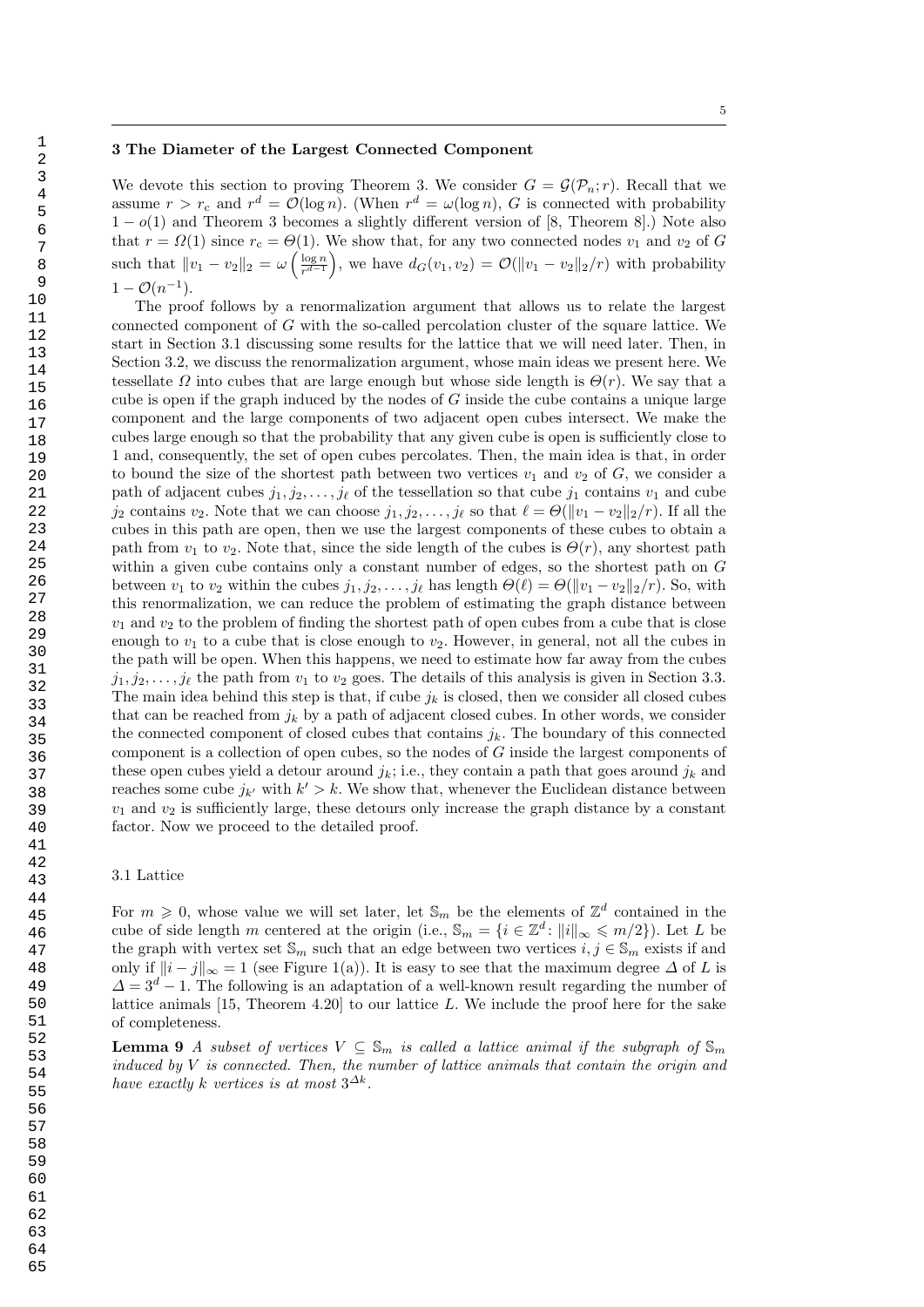*Proof.* We follow [15, Theorem 4.20]. Construct a random subgraph  $H$  of  $L$  by keeping each edge of L independently with probability  $1/2$ ; otherwise, we remove the edge. Let  $H_0$  be the subgraph of H induced by the vertices that are in the same connected component of the origin in H. Clearly,  $H_0$  is a lattice animal. Now, we refer to the edges of L that have exactly one endpoint in  $H_0$  as the *boundary edges of*  $H_0$ . The probability that  $H_0$  has  $a_v$ vertices,  $a_e$  edges, and  $a_b$  boundary edges is exactly  $w_{a_v,a_e,a_b}2^{-a_e-a_b}$ , where  $w_{a_v,a_e,a_b}$  is the number of possible choices for the subgraph  $H_0$  with exactly  $a_v$  vertices,  $a_e$  edges and  $a_b$ boundary edges. Clearly, the probability that  $H_0$  has exactly  $a_v$  vertices is

$$
\sum_{a_{e}, a_{b}} w_{a_{v}, a_{e}, a_{b}} 2^{-a_{e} - a_{b}} \leqslant 1.
$$

Then, since the maximum degree of L is  $\Delta$ , we have that  $a_{\rm b} \leqslant a_{\rm v}\Delta$  and  $a_{\rm e} \leqslant a_{\rm v}\Delta/2$ . Plugging this into the equation above gives the total number of choices for  $H_0$  such that  $H_0$ has  $a_{\rm v}$  vertices as

$$
\sum_{a_{\rm e},a_{\rm b}} w_{a_{\rm v},a_{\rm e},a_{\rm b}}\leqslant 2^{3a_{\rm v}\varDelta/2}\leqslant 3^{a_{\rm v}\varDelta},
$$

which concludes the proof of Lemma 9.

Now, let  $X = (X_i)_{i \in \mathbb{S}_m}$  be a collection of binary random variables. For two vertices  $i, j \in \mathbb{S}_m$ , let  $d_L(i, j)$  be their graph distance in L. Also, for any  $i \in \mathbb{S}_m$  and  $k \geq 0$ , let  $\mathcal{F}_k(i)$ be the  $\sigma$ -field generated by all  $X_j$  with  $d_L(i, j) > k$ . Then, for  $k \geq 0$  and  $p \in (0, 1)$ , we say that X is a k-dependent site percolation process on L with probability p if, for any  $i \in \mathbb{S}_m$ , we have  $\Pr[X_i = 1] \geqslant p$  and  $\Pr[X_i = 1 | \mathcal{F}_k(i)] = \Pr[X_i = 1]$ ; i.e.,  $X_i$  is independent of any collection  $(X_j)_j$  for which the distance between i and j in L is larger than k for all j in the collection. Let  $L(X)$  be the subgraph of L induced by the vertices i with  $X_i = 1$ . The following lemma is a direct application of a result by Liggett, Schonmann and Stacey [17, Theorem 1.3] that provides that  $L(X)$  stochastically dominates an independent site percolation process. For two processes  $X = (X_i)_{i \in \mathbb{S}_m}$  and  $Y = (Y_i)_{i \in \mathbb{S}_m}$ , we say that  $L(X)$  stochastically dominates  $L(Y)$  if there exists a coupling between X and Y such that  $L(Y)$  is a subgraph of  $L(X)$  with probability 1.

**Lemma 10 ([17, Theorem 1.3])** For given constants  $\alpha > 0$  and  $k \geq 0$ , let  $L(X)$  be the subgraph of L obtained via a k-dependent site percolation process X with probability  $1-e^{-\alpha}$ . If  $\alpha$  is large enough, then there exists a positive constant  $c < 1$  depending only on k and d so that  $L(X)$  stochastically dominates a collection of independent Bernoulli random variables with mean  $1 - e^{-c\alpha}$ .

#### 3.2 Renormalization argument

Fix a sufficiently large constant  $M > 0$ . For each  $i = (i_1, i_2, \ldots, i_d) \in \mathbb{Z}^d$ , define the cube

$$
Q_i = (i_1 Mr/2, i_2 Mr/2, \dots, i_d Mr/2) + [-Mr/2, Mr/2]^{d},
$$

which is centered at  $(i_1Mr/2, i_2Mr/2, \ldots, i_dMr/2)$  and has sides of length Mr (see Figure 1(b)). Let Q be the set of cubes  $Q_i$  having center inside  $\Omega$  and set m so that  $\mathbb{S}_m = \{i: Q_i \in \mathcal{Q}\}\)$ . Note that  $m = \Theta(n^{1/d}/r)$  and the cubes in  $\mathcal Q$  cover the whole of  $\Omega$ . We call two cubes  $Q_i$  and  $Q_j$  neighbors if  $||i - j||_{\infty} \leq 1$ . Note that in this case i and j are also neighbors in L. Therefore each cube has at most  $\Delta = 3^d - 1$  neighbors, and there are at most  $K = \left[\frac{n^{1/d}}{M r}\right]$  $\left(\frac{n^{1/d}}{Mr/2}\right)^d = \Theta(n/r^d)$  cubes in  $\mathcal{Q}$ .

 $\Box$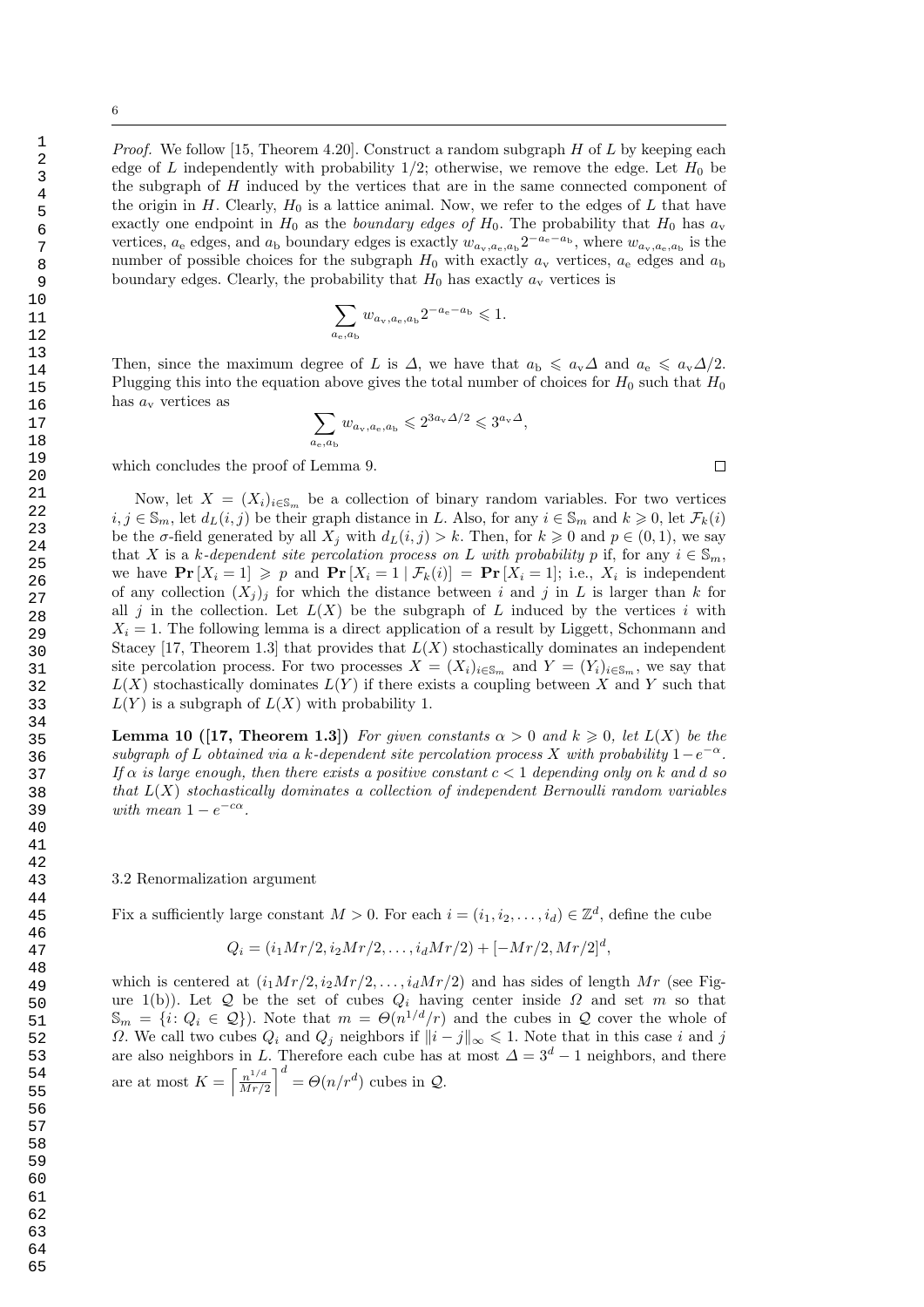

 $e_1$ 

(b)

 $\mathtt{i}_1$ 

 $j_1$ 

 $Q_i$   $Q_i$ 

**Figure 1** (a) The graph L over  $\mathbb{S}_m$ . (b) Illustration of the neighboring cubes  $Q_i$  and  $Q_j$ .

(a)

m

We say that a parallelepiped R in  $\mathbb{R}^d$  has a *crossing component* if there exists a connected component inside  $R$  such that, for each face of  $R$ , there exists at least one node of the component within Euclidean distance r of the face. Define the region of a component of G as the set of points of  $\Omega$  within Euclidean distance r of at least one node of the component. Also, we say that

> a connected component has spatial diameter k if the region of the connected component has diameter  $k$ ,  $(1)$

where for any set  $A \subset \Omega$  we define the diameter of A as  $\sup_{x,y\in A} ||x-y||_2$ . Then, for each  $i \in \mathbb{S}_m$ , let  $\mathcal{E}_i$  be defined as the event where both of the following happen:

(i) For each neighbor  $Q_j$  of  $Q_i$ , the parallelepiped  $Q_i \cap Q_j$  contains a crossing component.

(ii)  $Q_i$  contains only one connected component with spatial diameter larger than  $Mr/5$ .

Note that when  $\mathcal{E}_i$  happens for some  $Q_i$ , then (ii) above implies that the largest component of  $Q_i$  intersects the crossing components of all parallelograms  $Q_i \cap Q_j$ , where  $Q_j$  is a neighbor of  $Q_i$ . Moreover, for two i and j neighbors in L, we have that, if  $\mathcal{E}_i$  and  $\mathcal{E}_j$  both happen, then the crossing components of  $Q_i$  and  $Q_j$  intersect. The following lemma is a direct consequence of a result of Penrose and Pisztora [20, Theorem 2] when  $r = \Theta(1)$ . We extend it so that we can handle the case  $r = \omega(1)$ . For any set  $A \subset \mathbb{R}^d$  and positive number  $\gamma > 0$ , we denote  $A^{\gamma} = \{x \in \mathbb{R}^d : x/\gamma \in A\}$  as the  $\gamma$ -enlargement of A; e.g., if A is the cube of side length 1, then  $A^{\gamma}$  is the cube of side length  $\gamma$ .

**Lemma 11** Let  $R$  be a parallelepiped whose side lengths are independent of  $n$  and whose smallest side is 1. Then there exists a positive number  $\gamma_0$  and constant  $c = c(d)$  so that, for all  $\gamma > \gamma_0$  and  $r > r_c$ ,

- (i)  $\Pr[R^{\gamma r} \text{ has a crossing component}] \geq 1 \exp(-c\gamma r^d).$
- (ii)  $\Pr[R^{\gamma r}$  has only one component with spatial diameter at least  $\gamma r/5 \geq 1 \exp(-c \gamma r^d)$ .

*Proof.* We first scale the graph by  $1/r$ ; i.e., we consider the space  $\Omega^{1/r}$ , which is a cube of side length  $n^{1/d}/r$ , we take the nodes of the graph to be  $\mathcal{P}_n^{1/r}$  and declare a pair of nodes to be adjacent iff their Euclidean distance is at most 1. The graph obtained in this way has the same topology as  $G$ , but the geometric properties are different. For example, since the expected number of nodes remains  $n$ , the density of nodes per unit volume becomes  $\lambda = \frac{n}{(n^{1/d}/r)^d} = r^d$ . This means that any result obtained from the model where nodes are given by a Poisson point process with intensity 1 and coverage radius  $r$  can be translated to a model where nodes are given by a Poisson point process with intensity  $\lambda = r^d$  and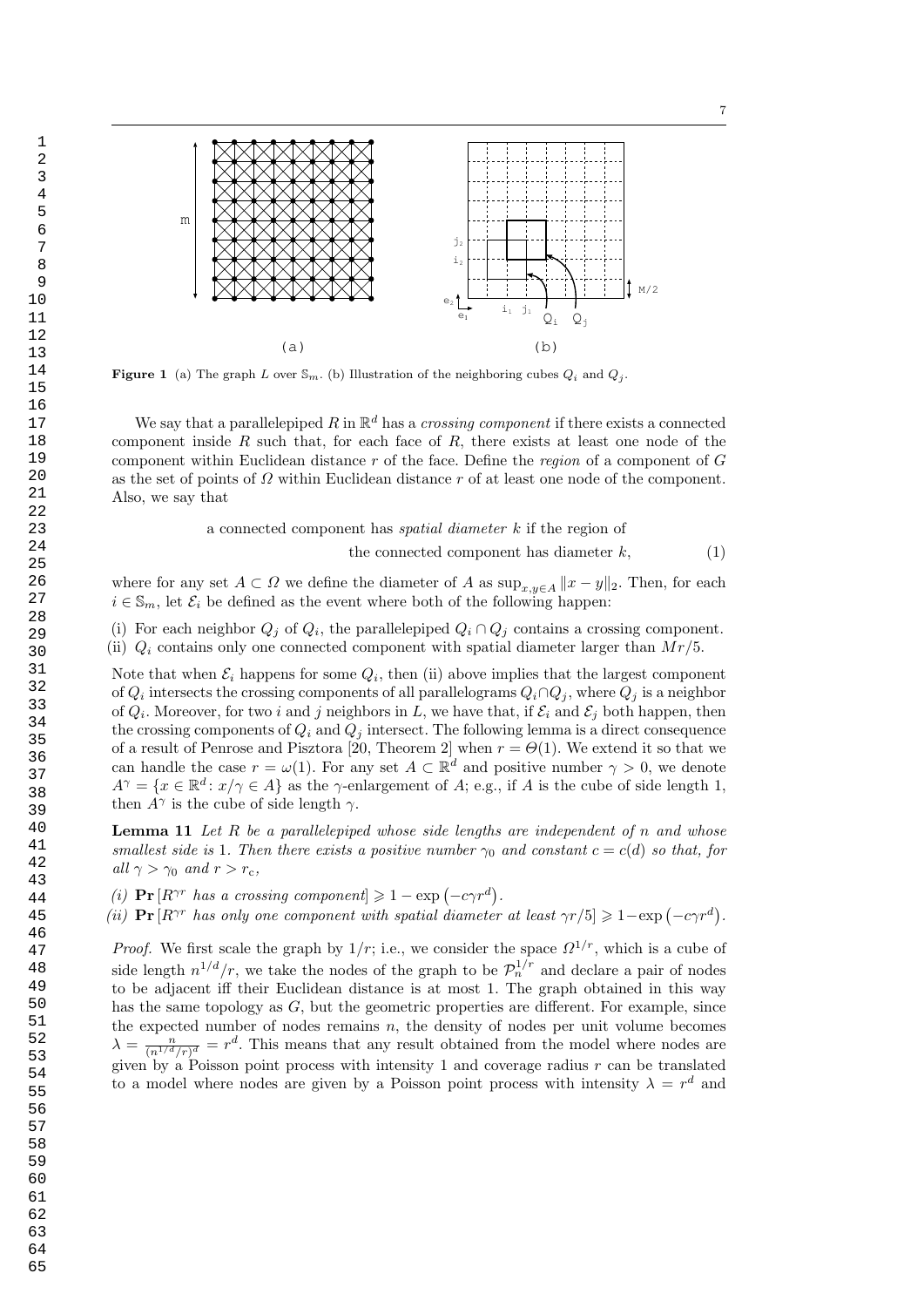coverage radius 1. For the remainder of the proof we will then let  $G'$  stand for the graph given by the latter model. Our goal is then to study the components of  $G'$  in  $R^{\gamma}$ .

Now we turn to prove the first inequality. Define  $\lambda_c = r_c^d$ . Using the superposition property of Poisson processes, we can see the set of nodes of  $G'$  as the union of k independent Poisson point processes with intensity  $\lambda/k$ . Let k have a value such that  $\lambda/k > \lambda_c$  and, since  $\lambda_c$  is constant, we can set  $\lambda/k$  constant. Note that if  $R^{\gamma}$  has a crossing component for any of these  $\lambda/k$  Poisson point processes, then  $R^{\gamma}$  has a crossing component for G'. It follows by [20, Theorem 2] that the probability that this happens for a Poisson point process with intensity larger than  $\lambda_c$  is at least  $1 - e^{-c'\gamma}$  for some constant  $c' > 0$ . Therefore, using the fact that the k Poisson point processes are mutually independent, it follows that

$$
\Pr\left[R^{\gamma} \text{ has a crossing component for } G'\right] \geq 1 - \left(e^{-c'\gamma}\right)^k \geq 1 - \exp\left(-c\gamma r^d\right),
$$

where the last inequality follows since  $\lambda/k$  is constant, which implies that  $k = \Theta(r^d)$ .

For the second inequality, we need a different approach since, unlike the event " $R<sup>γ</sup>$  has a crossing component," the event that  $R^{\gamma}$  has only one component with spatial diameter larger than  $\gamma/5$  is not increasing. Here we assume that  $\lambda$  is larger than some arbitrarily large constant  $\lambda_0$ ; otherwise, we can simply use the result from [20, Theorem 2]. For large λ, we tessellate  $\Omega^{1/r}$  into cubes of side length  $\frac{1}{2d}$ , and note that nodes in adjacent cubes are neighbors in G'. For G', we define the region of a component as the set of points of  $\Omega^{1/r}$ within Euclidean distance 1 of the nodes of the component. So, if a node  $v$  is in a given cube of the tessellation, then all the points inside this cube belong to the region of the component of v. Now note that there exists a positive constant  $c' = c'(d)$  such that, if there are two or more components in  $R^{\gamma}$  with spatial diameter larger than  $\gamma/5$ , then there must exist a path with at least  $\frac{\gamma}{5c'}$  cubes where any two consecutive cubes in the path intersect in at least one point and each cube in the path contains no node of  $G'$ . By Lemma 9, the total number of paths with exactly k cubes is at most

$$
\frac{(b\gamma)^d}{\left(\frac{1}{2d}\right)^d} 3^{\Delta k},
$$

where  $b$  is the size of the largest side of  $R$ . The probability that all cells in these paths have no node is exactly  $\exp\left(-\lambda\left(\frac{1}{2d}\right)^d k\right)$ . Therefore,

**Pr**  $[R^{\gamma}$  has only one component with spatial diameter larger than  $\gamma/5$ 

$$
\geq 1 - \sum_{k=\frac{\gamma}{5c'}}^{\infty} (2b\gamma d)^d 3^{\Delta k} \exp\left(-\lambda \left(\frac{1}{2d}\right)^d k\right) \geq 1 - \exp(-c\gamma r^d),
$$

where the last inequality holds since  $\lambda > \lambda_0$  is large enough.

Now it follows from Lemma 11 that

$$
\mathbf{Pr}\left[\mathcal{E}_i\right] \geqslant 1 - \exp\left(-c_1 r^d M\right) \tag{2}
$$

for all  $M$  large enough, where  $c_1$  is a positive constant depending only on  $d$ .

Now we set  $X_i = \mathbf{1}(\mathcal{E}_i)$  for all  $i \in \mathbb{S}_m$ . By construction,  $\mathcal{E}_i$  does not depend on the events  $\mathcal{E}_i$  for which  $d_L(i, j) \geq 2$  since, in this case, the set of nodes in  $Q_i$  and the set of nodes in  $Q_j$ are disjoint. Therefore,  $(X_i)_{i\in\mathbb{S}_m}$  is a 1-dependent site percolation process with probability  $1 - \exp(-c_1 r^d M)$ . Since M can be made arbitrarily large, we can apply Lemma 10 to find a collection of independent Bernoulli random variables  $Y = (Y_i)_{i \in \mathbb{S}_m}$  with mean  $e^{-c_2 r^d M}$ so that  $L(Y)$  is a subset of  $L(X)$ . Moreover, M is large enough so that  $L(Y)$  has a giant component with probability  $1 - \exp(-\Theta((n^{1/d}/r)^{d-1}))$  [15].

1

 $\Box$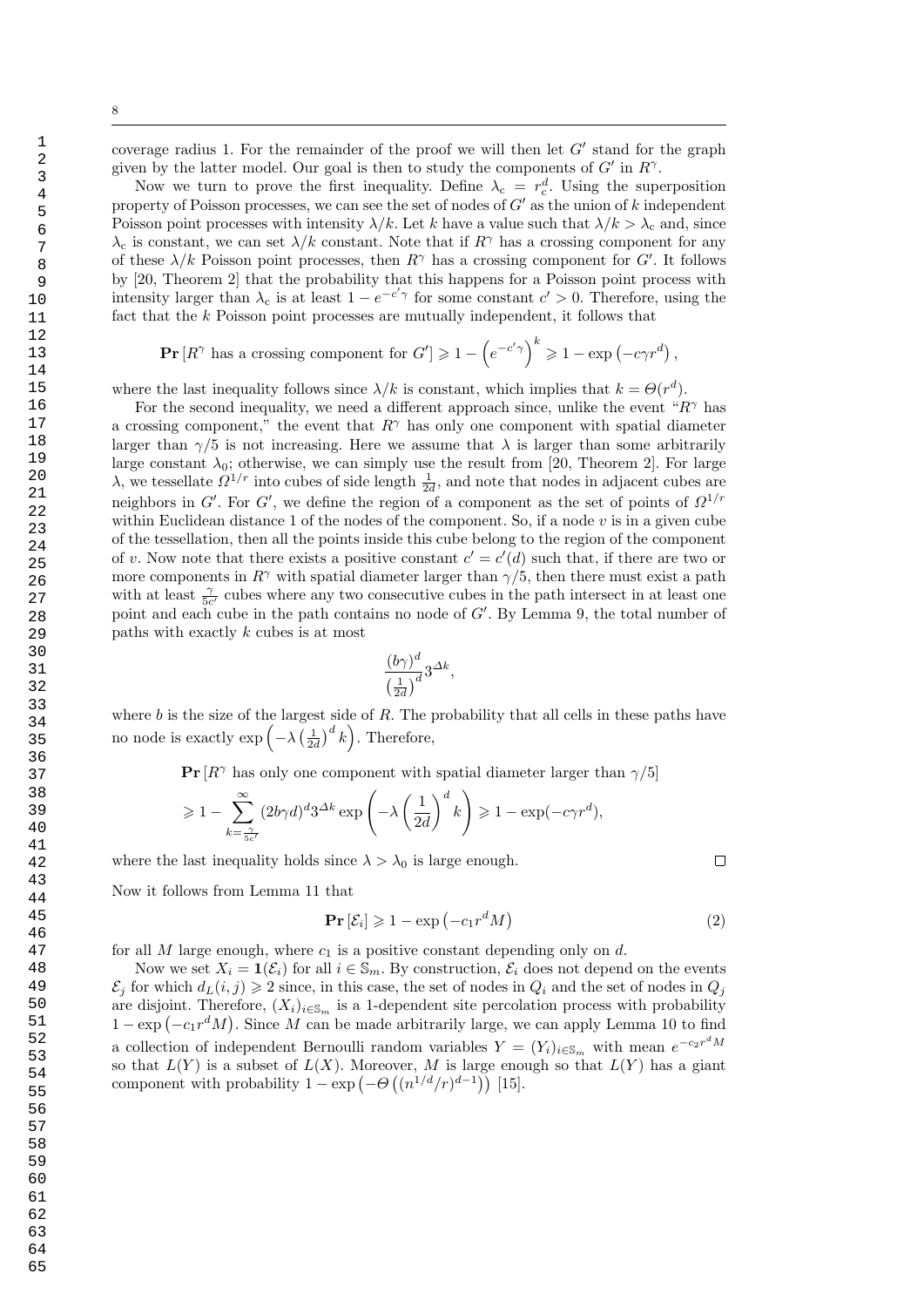#### 3.3 Finding the path

In this section we will give the proof of Theorem 3.

*Proof of Theorem 3.* We take two fixed nodes  $v_1$  and  $v_2$  satisfying the conditions of Theorem 3 and show that the probability that  $v_1$  and  $v_2$  are connected by a path and  $d_G(v_1, v_2) = \omega(||v_1 - v_2||_2/r)$  is  $\mathcal{O}(n^{-3})$ . Then, we would like to take the union bound over all pairs of nodes  $v_1$  and  $v_2$  to conclude the proof of Theorem 3; however, the number of nodes in  $G$  is a random variable and hence the union bound cannot be employed directly. We employ the following lemma to extend the result to all pairs of nodes  $v_1$  and  $v_2$ .

**Lemma 12** Let  $\mathcal{E}(w_1, w_2)$  be an event associated to a pair of nodes  $w_1, w_2 \in G = \mathcal{G}(\mathcal{P}_n, r)$ . Assume that, for all pairs of nodes,  $\Pr\left[\mathcal{E}(w_1, w_2)\right] \geq 1 - p$ , with  $p > 0$ . Then,

$$
\mathbf{Pr}\left[\bigcap_{w_1, w_2 \in G} \mathcal{E}(w_1, w_2)\right] \geqslant 1 - 9n^2 p - e^{-\Omega(n)}.
$$

*Proof.* We condition on  $N_n \leq 3n$ . Using a Chernoff bound for Poisson random variables, it follows that  $\mathbf{Pr}\left[N_n > 3n\right] \leqslant e^{-\Omega(n)}$ . Let  $\mathcal{E}^c(w_1, w_2)$  denote the complement of  $\mathcal{E}(w_1, w_2)$ . Note that  $\mathbf{Pr}\left[\mathcal{E}^c(w_1, w_2) \mid N_n \leqslant 3n\right] \leqslant \frac{\mathbf{Pr}\left[\mathcal{E}^c(w_1, w_2)\right]}{\mathbf{Pr}\left[N_n \leqslant 3n\right]} \leqslant \frac{p}{1 - e^{-\Omega(n)}}$ , for all  $w_1, w_2 \in G$ . Therefore, using the definition of conditional probabilities and the union bound, we obtain

$$
\begin{aligned}\n\mathbf{Pr} & \left[ \bigcup_{w_1, w_2 \in G} \mathcal{E}^c(w_1, w_2) \right] \\
& \leqslant \mathbf{Pr} \left[ \bigcup_{w_1, w_2 \in G} \mathcal{E}^c(w_1, w_2) \mid N_n \leqslant 3n \right] \mathbf{Pr} \left[ N_n \leqslant 3n \right] + \mathbf{Pr} \left[ N_n > 3n \right] \\
& \leqslant 9n^2 \cdot \max_{w_1, w_2 \in G} \mathbf{Pr} \left[ \mathcal{E}^c(w_1, w_2) \mid N_n \leqslant 3n \right] + e^{-\Omega(n)} \\
& \leqslant 9n^2 p + e^{-\Omega(n)}. \n\end{aligned}
$$

We now show that, for any fixed pair of nodes  $v_1, v_2$  of G such that  $||v_1-v_2||_2 = \omega \left(\frac{\log n}{r^{d-1}}\right)$  $\frac{\log n}{r^{d-1}}\bigg),$ either  $v_1$  and  $v_2$  are in different connected components or  $d_G(v_1, v_2) = \mathcal{O}(\|v_1 - v_2\|_2/r)$ . Let  $i_1$  be the closest vertex of  $\mathbb{S}_m$  from  $v_1$  and  $i_2$  be the closest vertex of  $\mathbb{S}_m$  from  $v_2$ . Clearly,  $v_1 \in Q_{i_1}$  and  $v_2 \in Q_{i_2}$ . We use some ideas from Antal and Pisztora [2]. For any connected subset H of  $\mathbb{S}_m$ , let  $\partial H$  be the set of vertices of  $\mathbb{S}_m \setminus H$  from which there exists an edge to a vertex in H; that is,  $\partial H$  is the outer boundary of H. Note that  $|\partial H| \leq \Delta |H|$ . Recall that  $Y = (Y_i)_{i \in \mathbb{S}_m}$  is a collection of i.i.d. Bernoulli random variables as defined in the last paragraph of Section 3.2, and let  $L'(Y)$  be the graph induced by the *closed* vertices of L (which are the vertices j for which  $Y_j = 0$ ). For each  $j \in \mathbb{S}_m$ , if j is closed, let  $Z_j$  be the connected component of  $L'(Y)$  containing j and let  $\hat{Z}_j = \partial Z_j$ . If j is open, then set  $Z_j = \emptyset$  and  $\widehat{Z}_j = \{j\}$ . Note that  $Z_j$  contains only closed vertices and  $\widehat{Z}_j$  contains only open vertices. Moreover,  $\hat{Z}_j$  separates  $Z_j$  from  $\mathbb{S}_m \setminus (Z_j \cup \hat{Z}_j)$  in the sense that any path in L from a vertex in  $\{j\} \cup Z_j$  to a vertex in  $\mathbb{S}_m \setminus (Z_j \cup \widehat{Z}_j)$  must contain a vertex of  $\widehat{Z}_j$ . Now, let  $A_j = \bigcup_{k \colon ||k-j||_{\infty} \leq 1} Z_k$  and  $\widehat{A}_j = \bigcup_{k : ||k-j||_{\infty} \leq 1} \widehat{Z}_k$ . Now we give an upper bound for the tails of  $|Z_i|$  and  $|A_i|$ .

**Lemma 13** Let  $j \in \mathbb{S}_m$ . Then, there exists a positive constant c such that, for all large enough  $z > 0$ ,

 $\Pr |Z_i| \geqslant z| \leqslant \exp(-cr^dMz)$  and  $\Pr |A_i| \geqslant z| \leqslant \exp(-cr^dMz).$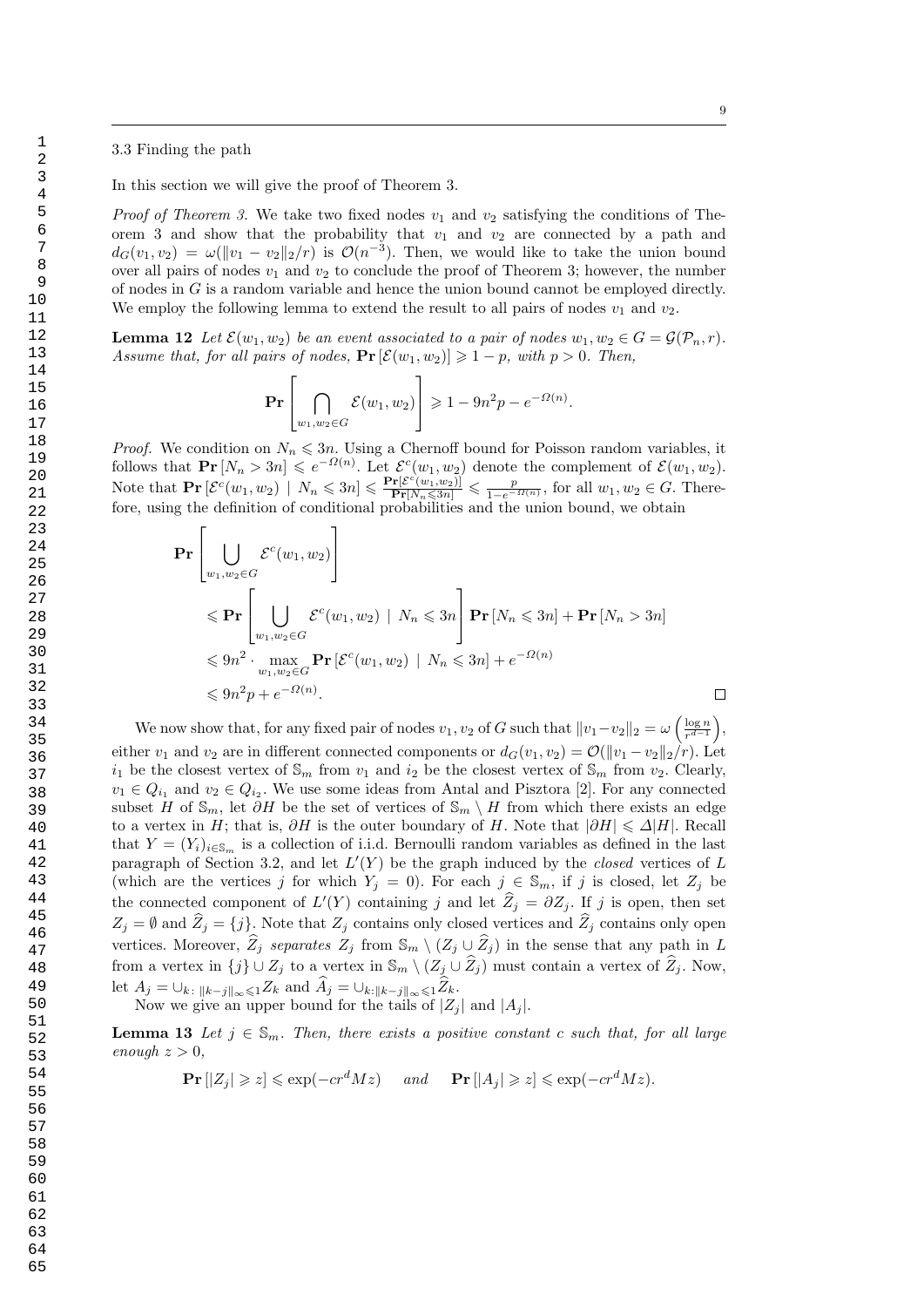

**Figure 2** Illustration for the sets  $Z_i$  and  $\hat{Z}_i$ . Open vertices are shown as black balls and closed vertices as white balls. (a) A path from  $i_1$  to  $i_2$  and shaded areas illustrate  $Z_j$  for j in the path. (b) The dotted cycles show  $\widehat{Z}_i$  for j in the path from  $i_1$  to  $i_2$ .

*Proof.* We prove the lemma for  $Z_j$ . The result for  $A_j$  follows from the same argument. Note that  $Z_j$  is a lattice animal as defined in Lemma 9. Therefore, there are at most  $3^{k\Delta}$  choices for the vertices of  $Z_j$  such that  $|Z_j| = k$ . Since the probability that a given vertex is closed is  $1 - e^{-c_2 r^d M}$ , we have  $\Pr[|Z_i| \geq z] \leq \sum_{k=z}^{\infty} 3^{k\Delta} e^{-c_2 r^d M k}$ , which converges as  $z \to \infty$  as long as  $M$  is large enough.  $\Box$ 

Therefore, for some sufficiently large constant  $c_3$ , we obtain  $\Pr\left[|Z_j|\geqslant c_3\frac{\log m}{r^d}\right]$  $\left[\frac{\log m}{r^d}\right]$  =  $\mathcal{O}(m^{-3d})$  and  $\Pr\left[|A_j|\geqslant c_3\frac{\log m}{r^d}\right]$  $\left[\frac{\log m}{r^d}\right] = \mathcal{O}(m^{-3d})$ , and using the union bound over the  $m^d$ choices for j, we conclude that, for all  $j \in \mathbb{S}_m$ , we have  $|Z_j| \leqslant c_3 \frac{\log m}{r^d}$  $\frac{\log m}{r^d}$  and  $|A_j| \leqslant c_3 \frac{\log m}{r^d}$ r d with probability  $1 - \mathcal{O}(m^{-2d}).$ 

Now we take an arbitrary path  $j_1, j_2, \ldots, j_\ell$  in L such that  $j_1 = i_1, j_\ell = i_2$  and  $\ell \leq$  $||i_1 - i_2||_1$ . For  $2 \leq k \leq \ell - 1$  we consider the set  $\widehat{Z}_{j_k}$ . Note that, since for every  $j \in L$  the set  $\widehat{Z}_j$  separates  $Z_j$  from  $\mathbb{S}_m \setminus (Z_j \cup \widehat{Z}_j)$ , we know that  $\bigcup_{k \in [2,\ell-1]} \widehat{Z}_{j_k}$  contains a connected component with at least one vertex from each  $\hat{Z}_{j_k}$ ,  $2 \leq k \leq \ell - 1$ . We call this component the bridging component and denote it by  $B(i_1, i_2)$ . For  $i_1$  and  $i_2$  we consider the sets  $\hat{A}_{i_1}$ and  $A_{i_2}$ .

We will show how to find a path from  $v_1$  to  $v_2$  in G in three parts. We will bound the length of these parts by  $F_1$ ,  $F_2$ , and  $F_3$  so that this path from  $v_1$  to  $v_2$  in G contains  $F_1 + F_2 + F_3$  edges. Note that, since  $v_1$  and  $v_2$  are such that  $||v_1 - v_2||_2 = \omega \left(\frac{\log n}{r^{d-1}}\right)$  $\frac{\log n}{r^{d-1}}$  and  $|A_j| \leqslant c_3 \frac{\log m}{r^d}$  $\frac{q\cdot m}{r^d} = \mathcal{O}(\log n)$  for all j,  $A_{i_1}$  and  $A_{i_2}$  must be disjoint. Intuitively,  $A_{i_1}$  envelops the region  $Q_{i_1}$  so that, if there exists a path from  $v_1$  to  $v_2$  in G, this path must cross the region  $\bigcup_{k \in \widehat{A}_{i_1}} Q_k$ . Now, since  $A_{i_1}$  is a set of open vertices, it follows that, for each  $j \in A_{i_1}$ , the cube  $Q_j$  has a crossing component. For any connected set  $V \subseteq \mathbb{S}_m$  of open vertices, where connectivity is defined with respect to  $L$ , let  $\mathcal{C}(V)$  be the set of vertices of G that belong to the crossing component of at least one  $Q_j$  with  $j \in V$ . With this definition, the path from  $v_1$  to  $v_2$  must have a node in  $\mathcal{C}(A_{i_1})$ . Let  $F_1$  be the length of the shortest path between  $v_1$  and a node of  $\mathcal{C}(A_{i_1}) \cap \mathcal{C}(Z_{j_2})$ . Note that this node must exist since  $A_{i_1} \cap Z_{j_2} \neq \emptyset$ by construction. If we denote by  $\Psi$  the set  $A_{i_1} \cup A_{i_1}$ , then this path is completely contained inside  $\cup_{k\in\mathcal{V}}Q_k$ . Therefore, we can bound  $F_1$  using the following geometric lemma.

**Lemma 14** Let I be a set of vertices of  $\mathbb{S}_m$  and  $Q = \bigcup_{i \in I} Q_i$ . Let  $w_1$  and  $w_2$  be two nodes of G inside Q. If there exists a path between  $w_1$  and  $w_2$  entirely contained in Q, then there

1

10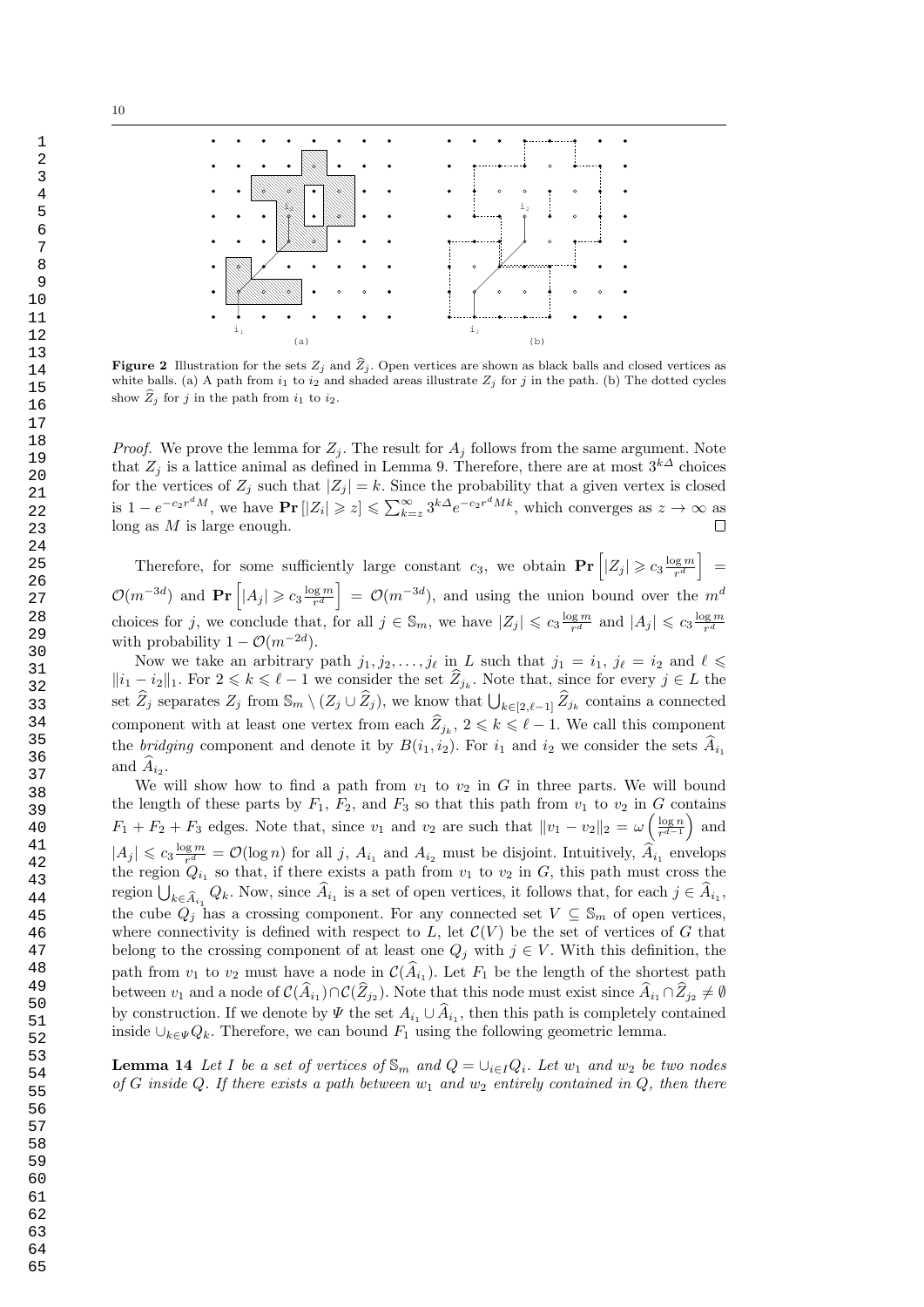exists a constant  $c > 0$  depending only on d such that

$$
d_G(w_1, w_2) \leqslant c|I|M^d.
$$

*Proof.* The shortest path between  $w_1$  and  $w_2$  that is contained inside Q has the property that, for any two non-consecutive nodes  $u$  and  $u'$  in the path, the Euclidean distance between u and u' is larger than r. Otherwise, we could take the edge  $(u, u')$  and make the path shorter. This means that, if we draw a ball of radius  $r/2$  around every other node of the path, then the balls will not overlap. Let  $\kappa$  be the number of nodes in the path. There are  $\kappa/2$  nonoverlapping balls of radius  $r/2$ . For each ball, we know that at least  $1/2^d$  of its volume is contained inside Q. Therefore, it must hold that

$$
\kappa \leqslant 2 \frac{\text{Area}(Q)}{b_d(r/2)^d/2^d} \leqslant 2^{2d+1} \frac{|I|(Mr)^d}{b_d r^d},
$$

where  $b_d$  is the volume of the d-dimensional ball of radius 1.

**Remark 15** The result in Lemma 14 also holds when  $I$  is replaced by any bounded subset of  $\mathbb{R}^d$  composed of the union of parallelograms with side length at least r; in this case, we set  $|I|(Mr)^d$  to be the volume of this set.

Lemma 14 then establishes that there exists a constant  $c_4$  such that

$$
F_1 \leq c_4 |A_{i_1} \cup \widehat{A}_{i_1}| M^d \leq c_4 (1 + \Delta)(|A_{i_1}| + 1)M^d = \mathcal{O}\left(\frac{\log m}{r^d}\right),
$$

since  $|\widehat{A}_j| \leq \Delta |A_j| + \Delta = \mathcal{O}(\log m)$  for all j. Similarly, there is a path from  $v_2$  to a node inside  $\mathcal{C}(A_{i_2}) \cap \mathcal{C}(A_{j_{\ell-1}})$ , whose length we denote by  $F_2$ . An analogous derivation then gives  $F_2 = \mathcal{O}\left(\frac{\log m}{r^d}\right)$  $\frac{\log m}{r^d}$ . These paths must intersect  $\mathcal{C}(B(i_1, i_2))$  since they intersect  $\mathcal{C}(\widehat{A}_{j_2})$  and  $\mathcal{C}(A_{j_{\ell-1}})$ , respectively. Denote the length of the path in  $\mathcal{C}(B(i_1, i_2))$  that connects the two paths we found above by  $F_3$ . Using Lemma 14 we obtain a constant  $c_5$  such that

$$
F_3 \leqslant c_5 |B(i_1, i_2)| M^d. \tag{3}
$$

In order to bound  $|B(i_1, i_2)|$ , we use a coupling argument by Fontes and Newman [12] and a result of Deuschel and Pisztora [7, Lemma 2.3], which gives

$$
\mathbf{Pr}\left[\sum_{k=2}^{\ell-1}|\widehat{Z}_{j_k}|\geqslant \ell\alpha\right]\leqslant \mathbf{Pr}\left[\sum_{k=2}^{\ell-1}|Z_{j_k}|\geqslant (\ell\alpha-1)/\Delta\right]\leqslant \mathbf{Pr}\left[\sum_{k=2}^{\ell-1}|\widetilde{Z}_{j_k}|\geqslant (\ell\alpha-1)/\Delta\right],
$$

where the first inequality follows since  $|\widehat{Z}_j| \leq 1 + \Delta |Z_j|$  for all j, and the  $\widetilde{Z}_s$  are defined to be independent random variables such that  $\tilde{Z}_{j_k}$  has the same distribution as  $Z_{j_k}$ . From Lemma 13 we know that  $\tilde{Z}_{j_k}$  is stochastically dominated by an exponential random variable with parameter  $\mu = \Theta(r^d)$ . Note that the probability that the sum of  $\ell - 2$  i.i.d. exponential random variables with parameter  $\mu$  is larger than  $\alpha\ell$  is equal to the probability that a Poisson random variable with mean  $\alpha \ell \mu$  is at most  $\ell - 3$ . Then, it follows from standard properties of Poisson random variables that there exists a constant  $c_6$  such that, for any large enough  $\alpha$ , we have

$$
\Pr\left[\sum_{k=2}^{\ell-1}|\widehat{Z}_{j_k}|\geqslant\alpha\ell\right]\leqslant\exp\left(-c_6\alpha\ell r^d\right).
$$

 $\Box$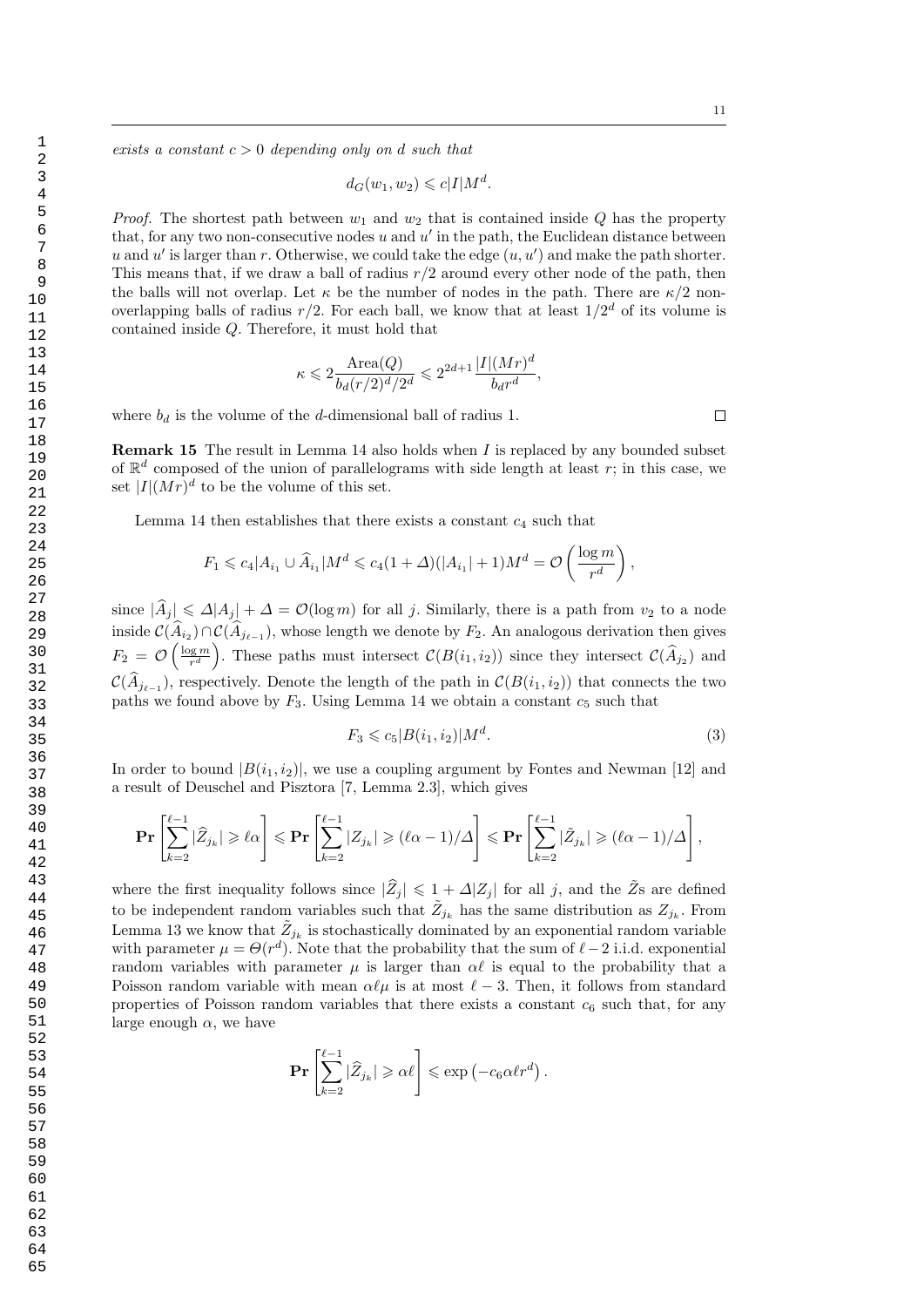Since  $\ell = \Theta(\|v_1 - v_2\|_2/r) = \omega\left(\frac{\log n}{r^d}\right)$  $\frac{\log n}{r^d}$ , it holds that  $\mathbf{Pr}\left[\sum_{k=2}^{\ell-1} |\widehat{Z}_{j_k}| \geqslant \alpha \ell\right] = \mathcal{O}(m^{-3d})$  for some large enough  $\alpha$ . Then, using (3), it follows that, with probability  $1 - \mathcal{O}(m^{-3d})$ ,

$$
F_3 \leq c_5 \alpha \ell M^d = \mathcal{O}(\|i_1 - i_2\|_1) = \mathcal{O}\left(\frac{\|v_1 - v_2\|_2}{r}\right).
$$

Putting everything together, with probability  $1 - \mathcal{O}(m^{-3d})$ , we obtain a path from  $v_1$  to  $v_2$ with length at most

$$
F_1 + F_2 + F_3 = \mathcal{O}\left(\frac{\log n}{r^d} + \frac{\|v_1 - v_2\|_2}{r}\right). \tag{4}
$$

By Lemma 12, the result above holds for all connected pairs of nodes  $v_1, v_2$  such that  $||v_1 - v_2||_2 = \omega \left(\frac{\log n}{r^{d-1}}\right)$  $\frac{\log n}{r^{d-1}}$ . Then using  $m = \Theta(n^{1/d})$  completes the proof.  $\Box$ 

#### 4 Existence of Long Paths

In this section we give the proof of Theorem 7. We show that there exist two connected nodes  $v_1$  and  $v_2$  whose Euclidean distance is at most 3r but whose graph distance is  $\Omega\left(\frac{\log n}{r^d}\right)$  $\frac{\log n}{r^d}\Big) =$  $\omega(1)$ . The proof is based on a geometric construction, which we define here and use at the end of this section to complete the proof.

Fix  $\varepsilon > 0$  small enough with respect to d, and set

$$
\alpha = \frac{\varepsilon \log n}{r^{d-1}}.
$$

Note that the condition  $r^d = o(\log n)$  assures that  $\frac{\alpha}{r} = \omega(1)$ .

Tessellate  $\Omega$  into disjoint parallelograms  $A_1, A_2, \ldots$  of the form  $[0, L']^{d-1} \times [0, L]$  where

$$
L' = 2r\left(1 + \frac{1}{d}\right) \quad \text{and} \quad L = 2\alpha + r\left(1 + \frac{2}{d}\right).
$$

Let A denote the set of these cubes. This tessellation is illustrated in two dimensions in Figure 3(a) and in three dimensions in Figure 3(c).

Consider a fixed parallelogram  $A_i \in \mathcal{A}$  and let  $x_i$  be such that

$$
A_i = x_i + [0, L']^{d-1} \times [0, L].
$$

We will partition  $A_i$  into two regions; refer to Figure 3(b) for an illustration of this partition in two dimensions and Figure 3(c) for an illustration of the partition in three dimensions. For  $k = 1, 2, \ldots, d$ , let  $e_k$  be the vector whose kth element is 1 and whose other elements are all 0. First, define the four points (see Figure  $3(b,c)$ )

$$
y_1 = x_i + \sum_{k=2}^{d-1} e_k \left( \frac{L' - r/d}{2} \right), \quad y_2 = y_1 + e_1 \left( L' - r - \frac{r}{d} \right),
$$
  
 $y_3 = y_2 + e_d \left( \frac{L - r}{2} \right) \quad \text{and} \quad y_4 = y_1 + e_d \left( L - \frac{r}{d} \right).$ 

(Note that, in two dimensions,  $y_1 = x_i$ .) We now define the parallelograms

$$
Y_1 = y_1 + [0, r/d]^{d-1} \times [0, L], \quad Y_2 = y_2 + [0, r/d]^{d-1} \times [0, L],
$$
  

$$
Y_3 = y_3 + [0, r/d]^{d-1} \times [0, r]
$$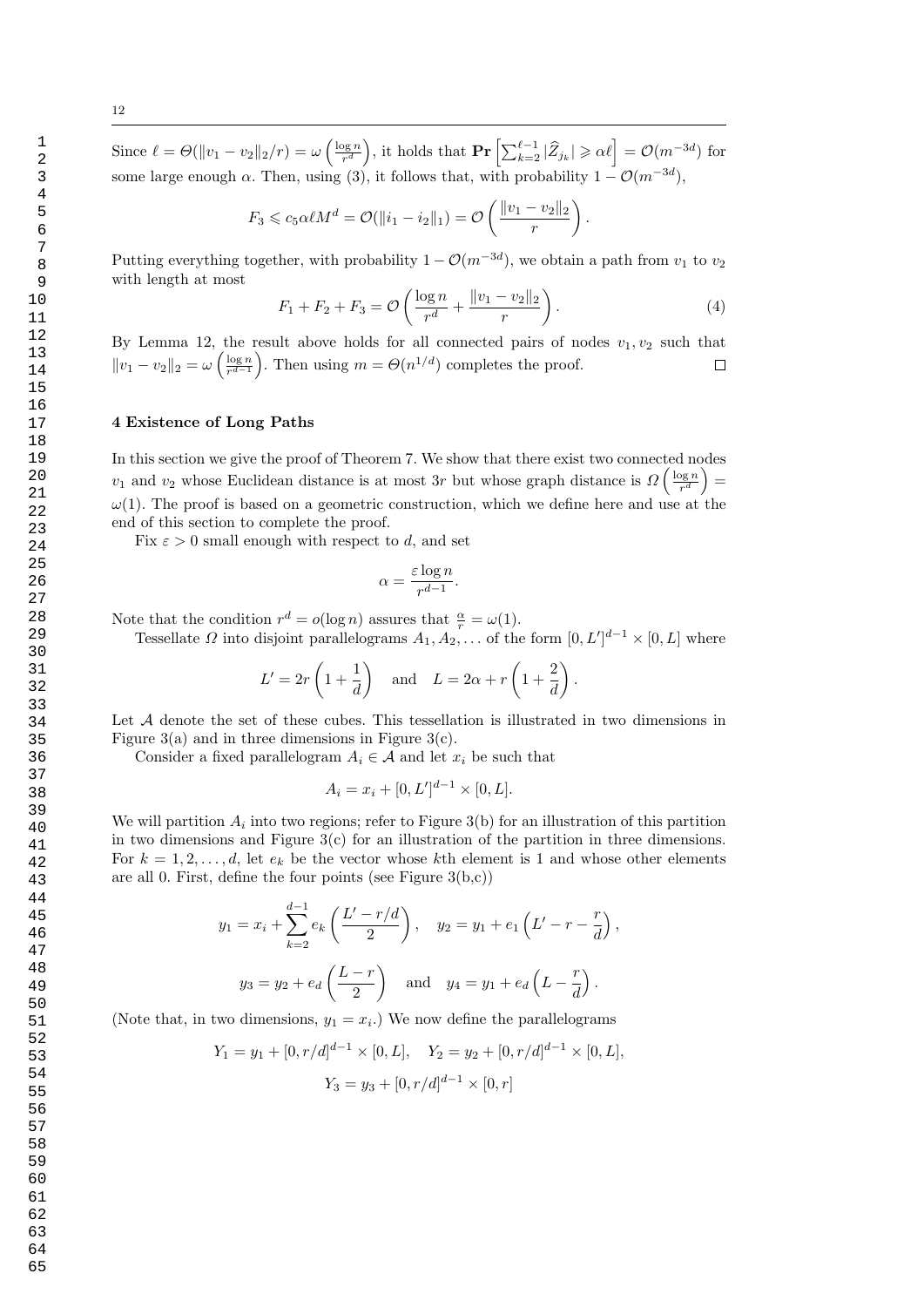



Figure 3 Geometric construction to show the existence of long paths.

and

$$
Y_4 = (y_1 + [0, L' - r] \times [0, r/d]^{d-1}) \cup (y_4 + [0, L' - r] \times [0, r/d]^{d-1}).
$$

Finally, we partition  $A_i$  into  $C(A_i)$  and  $A_i \setminus C(A_i)$ , where

$$
C(A_i) = (Y_1 \cup Y_2 \cup Y_4) \setminus Y_3.
$$

We see  $C(A_i)$  as the *core* of  $A_i$  and tessellate  $C(A_i)$  into disjoint cubes of side length  $r/d$ . In Figure 3(b,c),  $C(A_i)$  is the tessellated region that resembles a bracelet with an opening.

Now we define two events based on the regions described above. Consider the graph induced by the nodes inside  $A_i$ . Let  $\mathcal{E}_i$  be the event that there is no node inside  $A_i \setminus C(A_i)$ and let  $\mathcal{E}'_i$  be the event that each cube of the tessellation of  $C(A_i)$  contains at least one node. The usefulness of these two events is given by the following lemma.

**Lemma 16** Suppose that both  $\mathcal{E}_i$  and  $\mathcal{E}'_i$  hold for some  $A_i \in \mathcal{A}$ . Then there exist two connected nodes  $v_1, v_2$  in G such that  $||v_1 - v_2||_2 \leq 3r$  and  $d_G(v_1, v_2) \geq 4\alpha/r$ .

*Proof.* Since the cubes in the tessellation of  $C(A_i)$  have side length  $r/d$ , two nodes in adjacent cubes are neighbors in G. Then, when  $\mathcal{E}'_i$  happens, there is a path of nodes crossing through the bracelet represented by region  $C(A_i)$ . Consider the two cubes that are adjacent to the opening of the bracelet; more formally, these are the cubes  $y_3 - e_d(r/d) + [0, r/d]^d$ and  $y_3 + e_d r + [0, r/d]^d$ . Since  $\mathcal{E}'_i$  happens, there is one node in each such cube, call them  $v_1$ and  $v_2$ . Moreover,  $v_1$  and  $v_2$  are connected and

$$
||v_1 - v_2||_2 \leqslant 2\frac{r}{d}\sqrt{d} + r \leqslant 3r.
$$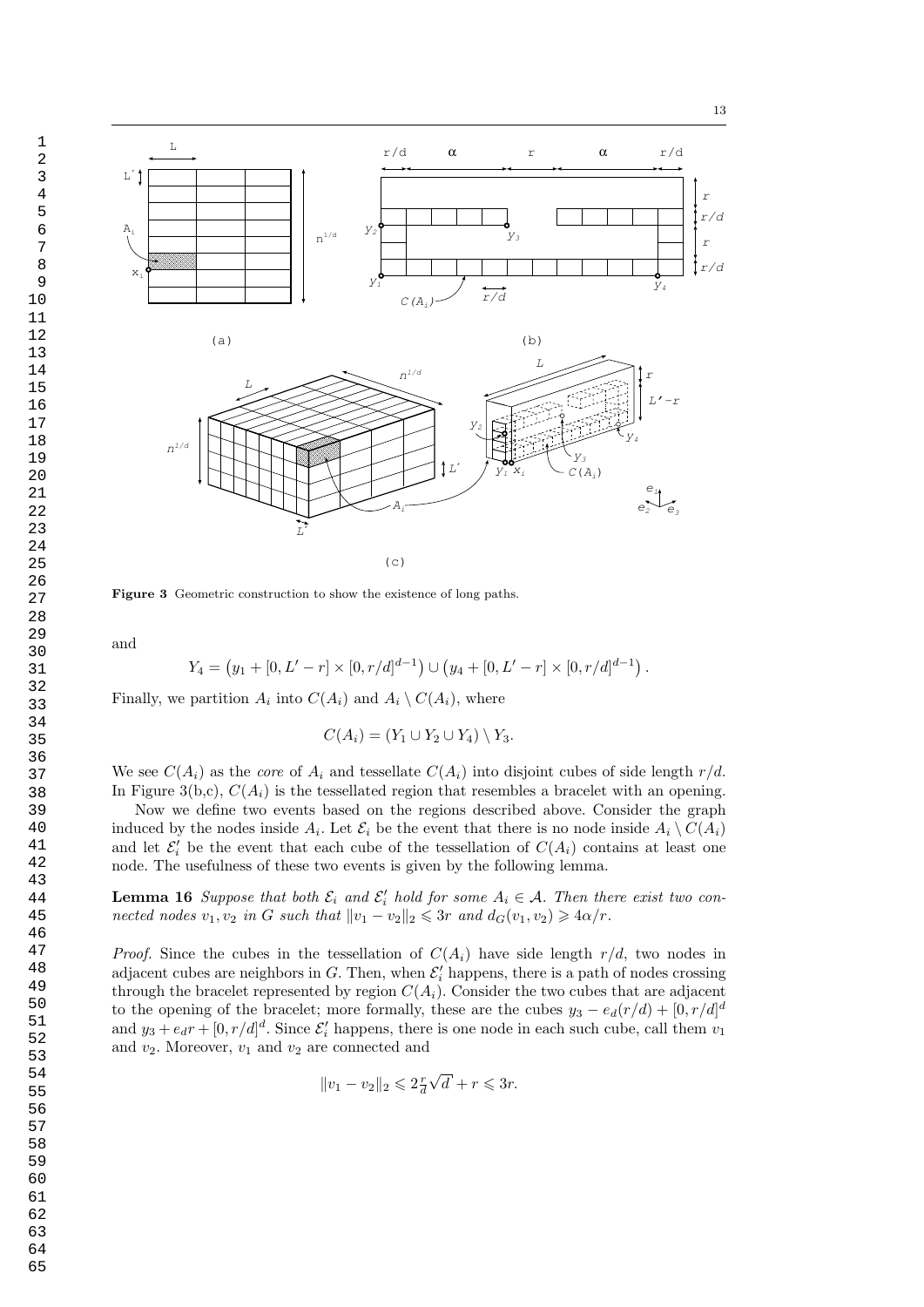Since  $\mathcal{E}_i$  also happens, the path from  $v_1$  to  $v_2$  must go through the bracelet, which gives that

$$
d_G(v_1, v_2) \geqslant \frac{4\alpha}{r}.
$$

Now we have all the results we need to give the proof of Theorem 7.

*Proof of Theorem 7.* For any given  $A_i \in \mathcal{A}$ , we have

$$
\mathbf{Pr}\left[\mathcal{E}_i\right] \geqslant \exp\left(-\text{vol}(A_i)\right) = \exp\left(-c_1 r^{d-1} \alpha\right),
$$

for some constant  $c_1 = c_1(d) > 0$  and all large enough n. Using the fact that vol $(Y_1)$ vol $(Y_2)$ , the number of cubes in the tessellation of  $C(A_i)$  is exactly

$$
\frac{\text{vol}(C(A_i))}{(r/d)^d} \leqslant \frac{2\,\text{vol}(Y_1)+\text{vol}(Y_4)}{(r/d)^d} \leqslant \frac{1}{(r/d)^d} \left(2(r/d)^{d-1}L + 2(r/d)^{d-1}(L'-r)\right) = \Theta\left(\frac{\alpha}{r}\right).
$$

Using this we obtain

$$
\mathbf{Pr}\left[\mathcal{E}'_i\right] \geqslant \left(1 - \exp\left(-\left(r/d\right)^d\right)\right)^{\frac{\operatorname{vol}\left(C(A_i)\right)}{\left(r/d\right)^d}} \geqslant \exp\left(-c_2\frac{\alpha}{r}\right),
$$

for some constant  $c_2 = c_2(d) > 0$  and all large enough n. Note that  $\mathcal{E}_i$  and  $\mathcal{E}'_i$  are independent, since they are defined in disjoint regions. Also, since  $r > r_c = \Theta(1)$ , there exists a constant  $c_3 = c_3(d) > 0$  for which

$$
\frac{\alpha}{r} \leqslant c_3 r^{d-1} \alpha,
$$

which gives

$$
\mathbf{Pr}\left[\mathcal{E}_i \cap \mathcal{E}'_i\right] \geqslant \exp\left(-2c_3 r^{d-1} \alpha\right).
$$

Now set  $\varepsilon = \frac{1}{100c_3}$ , which gives

$$
\Pr\left[\mathcal{E}_i \cap \mathcal{E}'_i\right] \geqslant n^{-1/50}.
$$

Using Lemma 16, we need only to show that there exists an  $A_i \in \mathcal{A}$  for which both  $\mathcal{E}_i$  and  $\mathcal{E}'_i$  occur. But these events are mutually independent over i since the  $A_i$  are disjoint. Noting that

$$
|\mathcal{A}| = \frac{n}{L'^{d-1}L} = \Theta\left(\frac{n}{\alpha r^{d-1}}\right),\,
$$

it follows that the probability that there exists an i for which  $\mathcal{E}_i$  and  $\mathcal{E}'_i$  both hold is at least

$$
1 - \left(1 - n^{-1/50}\right)^{|\mathcal{A}|} \geqslant 1 - \exp\left(-\Omega\left(\frac{n^{49/50}}{\log n}\right)\right).
$$

This concludes the proof of Theorem 7.

 $\Box$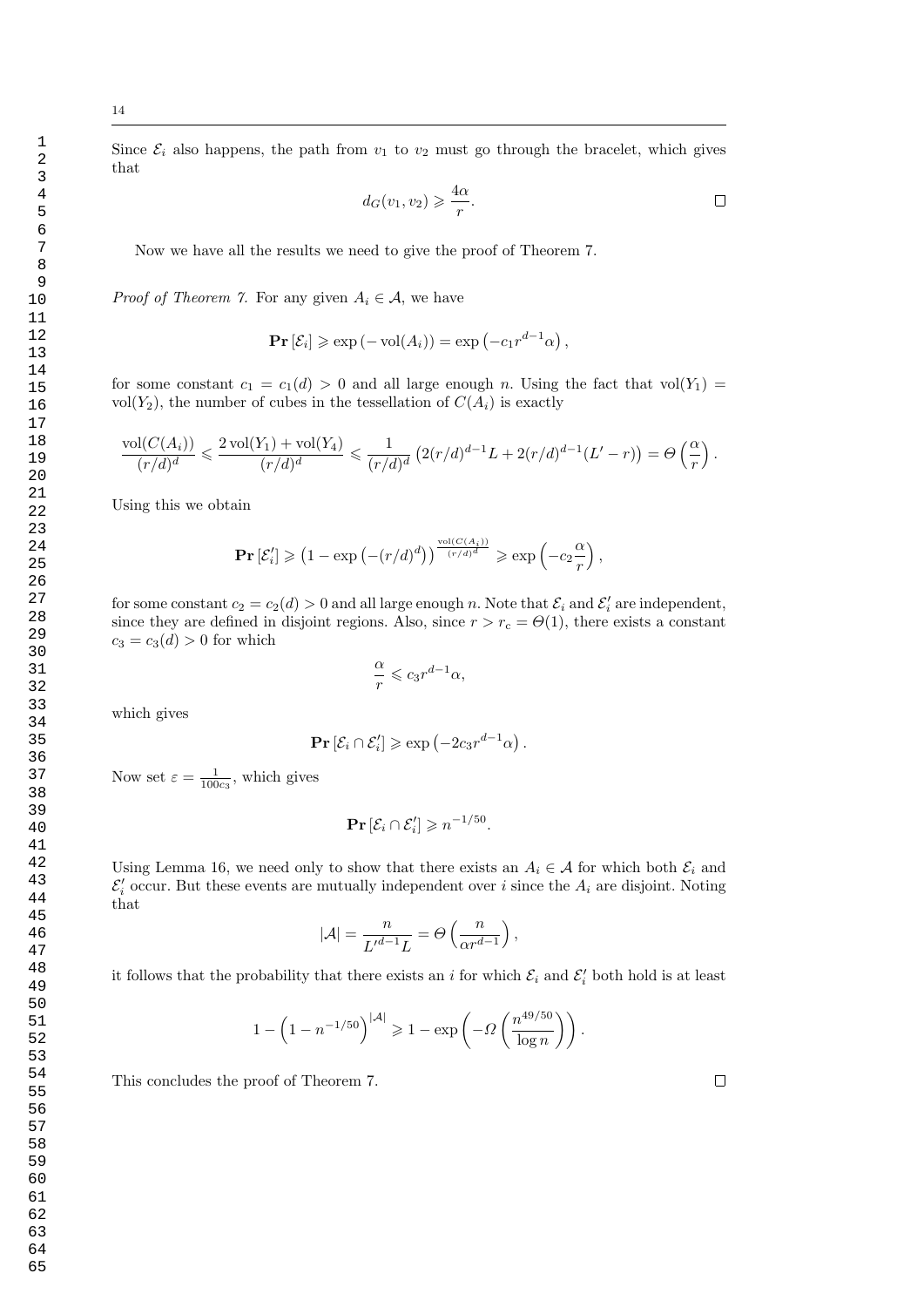## 5 Broadcast Time

In this section we prove Theorem 2. Given two nodes  $v_1$  and  $v_2$ , let  $\mathcal{R}(v_1, v_2)$  be the time it takes for the random broadcast algorithm started at  $v_1$  to inform  $v_2$  for the first time. We assume in the sequel that  $v_1$  and  $v_2$  belong to the largest connected component of G and show that, provided  $||v_1 - v_2||_2 = \omega(\log^2 n)$ ,  $\mathcal{R}(v_1, v_2) = \mathcal{O}(||v_1 - v_2||_2/r)$ . (We deal with the easier case  $||v_1 - v_2||_2 = \mathcal{O}(\log^2 n)$  later.)

We assume that  $r = \mathcal{O}(\log^{1/d} n)$ . The case  $r = \omega(\log^{1/d} n)$  is simpler; since it uses different proof techniques, we handle it separately with the lemma below.

**Lemma 17** If  $r = \omega(\log^{1/d} n)$ , then for all nodes  $s \in G$  we obtain  $\mathcal{R}(s, G) = \mathcal{O}(n^{1/d}/r +$  $\log n)$  with probability  $1 - \mathcal{O}(n^{-1})$ .

*Proof.* In order to prove Lemma 17, we consider a tessellation of  $\Omega$  into cubes of side length  $\min \left\{ \frac{r}{2} \right\}$  $rac{r}{2\sqrt{d}}, \frac{n^{1/d}}{2}$  $\left\{\frac{1/d}{2}\right\}$ , which we refer to as cells. (If  $\frac{n^{1/d}}{2}$  $\frac{1}{2}$  is not a multiple of  $\frac{r}{2\sqrt{d}}$ , then we make the cells in the last row or column of the tessellation be smaller than the others.) It is easy to verify that nodes in the same cell are neighbors in G and that a node in a given cell can only verity that nodes in the same cell are neighbors in G and that a node in a given cell can only<br>have neighbors in  $K = (1 + 4\sqrt{d})^d$  different cells. Let  $a_{\min}$  be the number of nodes inside the cell that contains the smallest number of nodes, and let  $a_{\text{max}}$  be the number of nodes inside the cell that contains the largest number of nodes. Since  $r = \omega(\log^{1/d} n)$ , a standard Chernoff bound for Poisson random variables implies that there are constants  $c_1 < c_2$  such that a fixed cell contains at least  $c_1r^d$  nodes and at most  $c_2r^d$  nodes with probability larger than  $1 - n^{-2}$ . Using the union bound over all cells of the tessellation, we obtain the result that  $a_{\min}$  and  $a_{\max}$  are  $\Theta(r^d)$  with probability  $1 - \mathcal{O}(n^{-1})$ .

We are now in position to start our proof for Lemma 17. We index the cells by  $i \in \mathbb{Z}^d$ and let  $Z_i$  be the event that the cell i contains at least one informed node. We say that cells i and j are adjacent if and only if they intersect in a  $(d-1)$ -dimensional face. Therefore, each cell has exactly 2d adjacent cells. Let C be the graph induced by this adjacency relation. Note that nodes in adjacent cells are neighbors in G.

Given two adjacent cells i and i, at any round of the random broadcast algorithm. an informed node in cell  $i$  chooses a node from cell  $j$  with probability larger than  $a_{\min}/(Ka_{\max}) = \Theta(1)$ . We want to derive the time until  $Z_i = 1$  for all i. Given a path between two cells  $j_1, j_2 \in C$ , the number of rounds the information takes to be transmitted along this path can be bounded above by the sum of independent geometric random variables with mean  $\Theta(1)$ . Applying a Chernoff bound for geometric random variables (cf. Lemma 21), we infer that the number of rounds required to transmit the information from  $j_1$ to  $j_2$  is smaller than  $\mathcal{O}(\text{diam}(C) + \log n)$  with probability  $1 - e^{-\Omega(\text{diam}(C) + \log n)}$ . Since there are  $\mathcal{O}(n/r^d)$  cells and diam $(C) = \mathcal{O}(n^{1/d}/r)$ , it follows that with probability  $1 - \mathcal{O}(n^{-1})$ ,  $Z_i = 1$  for all *i* after  $\mathcal{O}(n^{1/d}/r + \log n)$  rounds.

To complete the spreading within each cell, we consider a faulty version of the random broadcast algorithm, which proceeds as explained in Section 2, but when an informed node is about to transmit the information to a neighbor chosen independently and uniformly at random, this transmission fails with probability  $p \in [0, 1)$  independently of all other transmissions. Moreover, a node that was not informed at the beginning of the algorithm can only get informed if it receives the information from a transmission that did not fail. We denote by  $\mathcal{R}_p(s, G)$  the runtime of the faulty version of the random broadcast algorithm initiated at node  $s \in G$ . We use the following relation between  $\mathcal{R}(s, G)$  and  $\mathcal{R}_p(s, G)$ .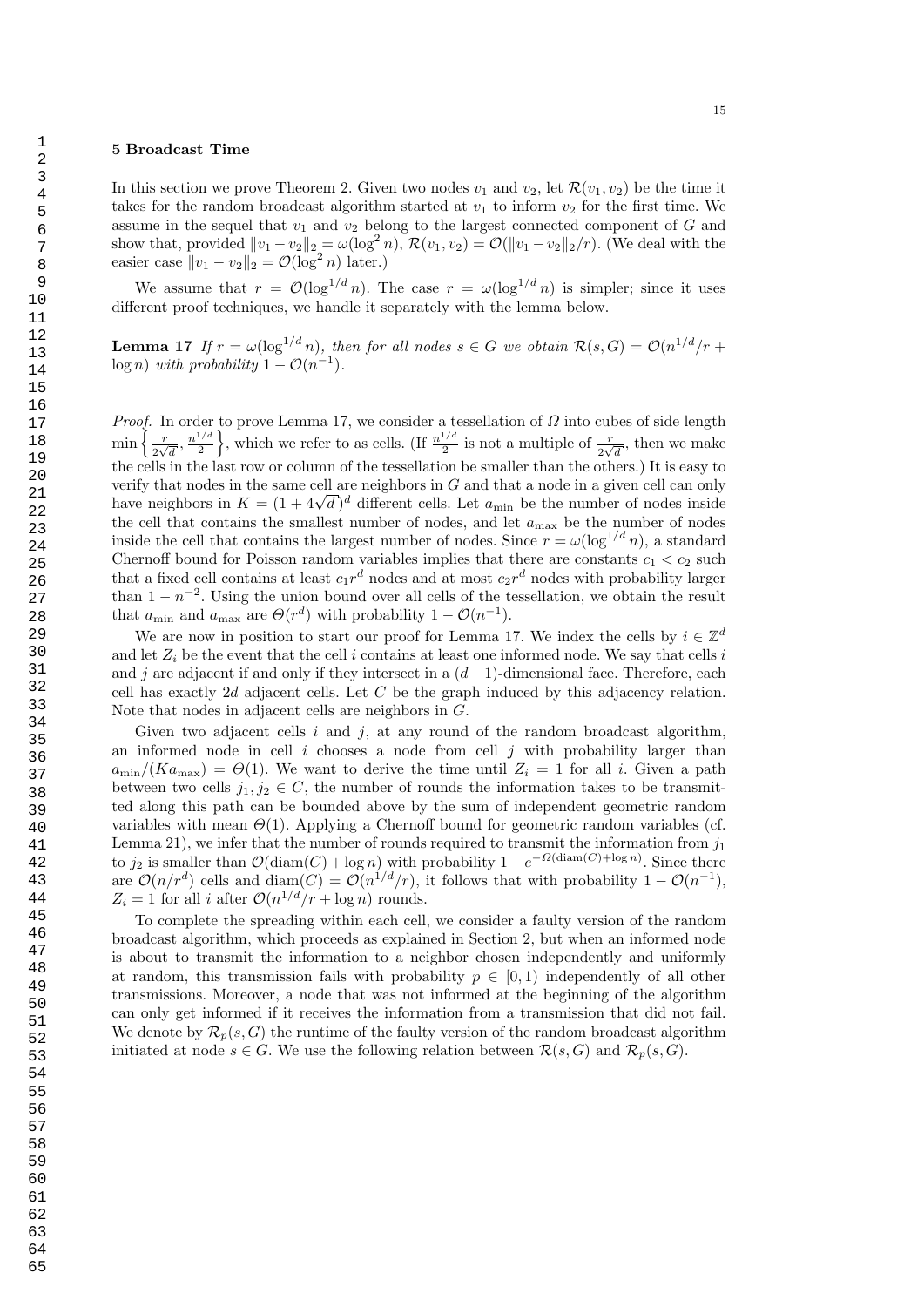1

**Lemma 18 ([10, Theorem 6])** For any graph G, any node  $s \in G$ , and any  $p \in [0,1)$ , there exists a coupling between  $\mathcal{R}_p(s, G)$  and  $\mathcal{R}(s, G)$  such that

$$
\mathcal{R}_p(s, G) = \mathcal{O}\left(\frac{\mathcal{R}(s, G)}{1 - p}\right).
$$

Assume that each cell contains at least one informed node. We want to determine how many additional rounds are required until all nodes in G become informed. Note that each cell constitutes a clique with  $\Theta(r^d)$  nodes. According to the random broadcast algorithm, at any round, a node chooses a neighbor inside its own cell with probability larger than  $a_{\text{min}}/(Ka_{\text{max}}) = \Theta(1)$ . Therefore, a standard coupling argument can be used to show that the time taken until all nodes from a given cell get informed can be bounded above by the time the faulty version of the random broadcast algorithm with failure probability  $\Theta(1)$ takes to inform all nodes of a complete graph with  $\Theta(r^d)$  nodes. Thus, by [11, Theorem 4.1] and Lemma 18, all nodes of a given cell get informed within  $\mathcal{O}(\log r^d + \log n)$  steps with probability  $1 - \mathcal{O}(n^{-2})$ . Then, taking the union bound over all cells it follows that, with probability  $1 - \mathcal{O}(n^{-1})$ , all nodes of G get informed after  $O\left(\frac{n^{1/d}}{r} + \log n\right)$  steps, which concludes the proof of Lemma 17.  $\Box$ 

Now we give the proof for the more involved case  $r = \mathcal{O}(\log^{1/d} n)$ .

*Proof of Theorem 2 when*  $r = \mathcal{O}(\log^{1/d} n)$ . We start with a basic lemma that shows that the time until a node informs a given neighbor is  $\mathcal{O}(\log^2 n)$  with high probability.

**Lemma 19** If  $r = \mathcal{O}(\log^{1/d} n)$ , then there exists a constant c such that, for all pairs of nodes  $w_1$  and  $w_2$  satisfying  $||w_1 - w_2||_2 \leq r$ , the following holds with probability  $1 - \mathcal{O}(n^{-1})$ ,

$$
\mathcal{R}(w_1, w_2) \leqslant c \log^2 n.
$$

*Proof.* Note that, if the degree of  $w_1$  in G is k, then the number of rounds until  $w_1$  sends the information to  $w_2$  is given by a geometric random variable with mean k. It is easy to check that there is a constant c such that, with probability  $1 - \mathcal{O}(n^{-3})$ , all nodes of a random geometric graph have degree smaller than  $c \log n$  [23] provided  $r = \mathcal{O}(\log^{1/d} n)$ . Therefore,

$$
\mathbf{Pr}\left[\mathcal{R}(w_1, w_2) \geqslant t\right] \leqslant \left(1 - \frac{1}{c\log n}\right)^t \leqslant \exp\left(-\frac{t}{c\log n}\right).
$$

If we set  $t = 3c \log^2 n$ , we obtain that  $\Pr[\mathcal{R}(w_1, w_2) \geqslant 3c \log^2 n] \leqslant \mathcal{O}(n^{-3})$  and, by Lemma 12, we conclude that  $\mathcal{R}(w_1, w_2) \leq 3c \log^2 n$  for all  $w_1, w_2$  with probability  $1 - \mathcal{O}(n^{-1}).$  $\Box$ 

Before proceeding, note that the lemma above shows that  $\mathcal{R}(v_1, v_2)$  can be bounded above by  $\mathcal{O}(d_G(v_1, v_2) \log^2 n)$ . We will derive a much better bound in the sequel.

Let r' be defined such that  $r_c < r' < r$ . Note that such an r' exists since  $r > r_c$ . For convenience, write  $r' = r(1 - 2\varepsilon)$ . Now let  $\delta > 0$  be sufficiently small and, using the thinning property of Poisson point processes, split  $\mathcal{P}_n$  into two Poisson point processes  $\mathcal{P}'_n$ and  $\mathcal{P}_n''$  with intensities  $1-\delta$  and  $\delta$ , respectively. Since  $r' > r_c$ , we can set  $\delta$  sufficiently small so that  $G' = \mathcal{G}(\mathcal{P}'_n, r')$  contains a connected component of size  $\Omega(n)$  with probability  $1 - e^{-\Omega(n^{1-1/d})}$ . Note also that G' is a subgraph of G.

Our strategy to obtain an upper bound for  $\mathcal{R}(v_1, v_2)$  is the following. First, we assume that  $v_1$  and  $v_2$  belong to the largest connected component of  $G'$ . (We address the case where they do not belong to the largest connected component of  $G'$  at the end of this section.) Then, we take a path in  $G'$  from  $v_1$  to  $v_2$ . Instead of calculating the time it takes for the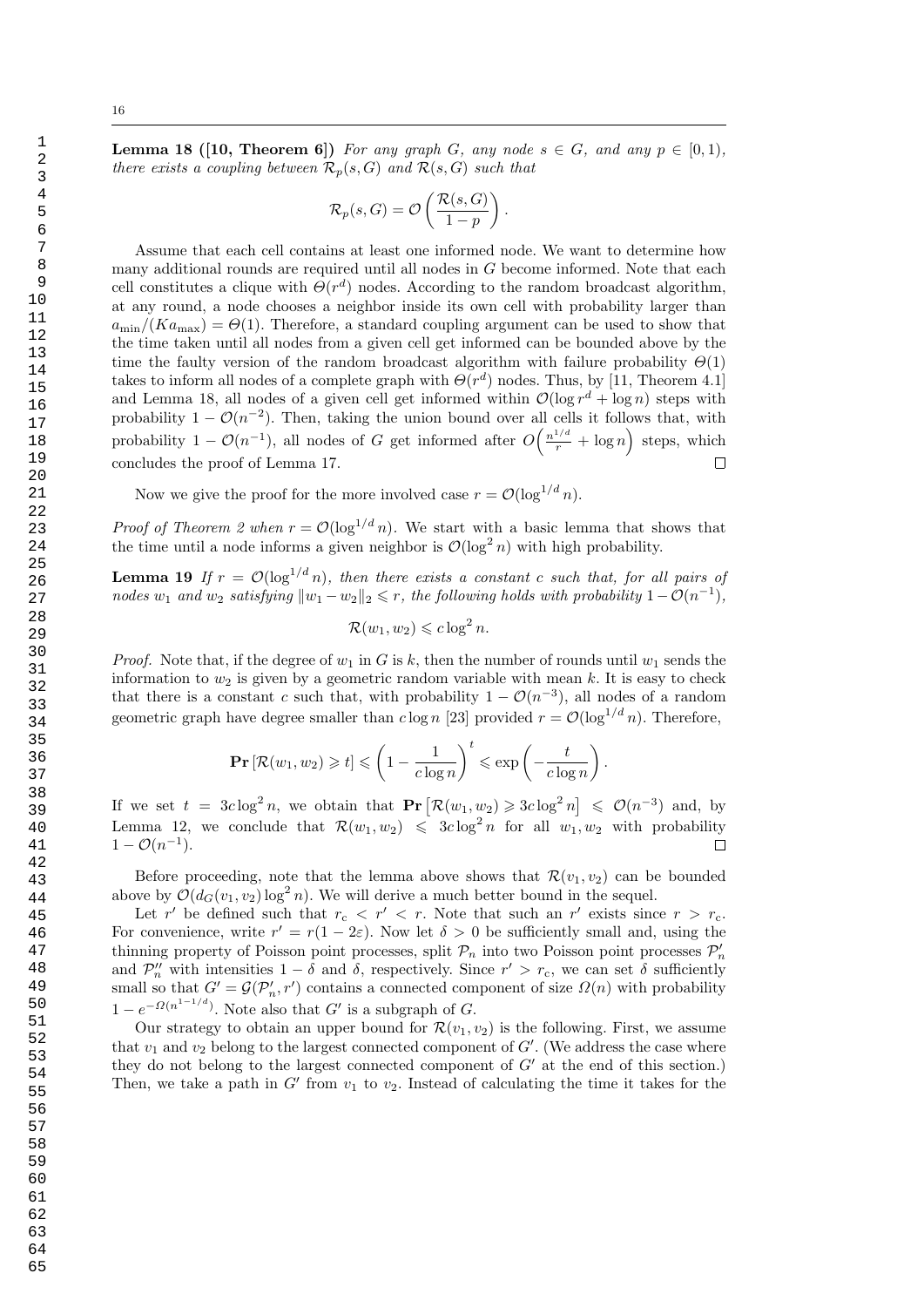

**Figure 4** Illustration of the path considered to obtain  $\mathcal{R}(v_1, v_2)$ . The picture shows three consecutive nodes  $u_{i-1}, u_i$ , and  $u_{i+1}$  of the path from  $v_1$  to  $v_2$  and the balls  $X_{i-1}$ ,  $X_i$ , and  $X_{i+1}$  around them. Two other nodes  $w \in X_i$  and  $w' \in X_{i+1}$  are depicted to illustrate the edges that arise from the construction of the  $X_i$ s.

 $u_{i-1}$   $u_i$ 

w

 $\mathbf{X}_{\mathtt{i}-1}$   $\qquad \qquad \mathbf{X}_{\mathtt{i}}$ 

 $\widehat{\epsilon}$ r $\left[$ 

random broadcast algorithm to transmit the information along this path, which gives a rather pessimistic upper bound, we enlarge the path using the fact that  $G'$  is a subgraph of G and calculate the time it takes for the random broadcast algorithm to transmit the information along this enlarged path.

Let  $\mathcal{E}_{\kappa}(v_1, v_2)$  be the event that there exists a path between  $v_1$  and  $v_2$  in G' with length at most  $\kappa$ . Let  $u_1, u_2, \ldots, u_k$  be a *fixed* minimal path from  $v_1$  to  $v_2$  in  $G'$ , where  $u_1 = v_1$ ,  $u_k = v_2$  and  $k \leq \kappa$ ; we use the nomenclature minimal to refer to the property that, for all i and j with  $|i - j| > 1$ , the Euclidean distance between  $u_i$  and  $u_j$  is larger than r'. Note that, when  $\mathcal{E}_{\kappa}(v_1, v_2)$  occurs, we can find such a path. Now, for each i, we define the region  $X_i \subseteq \Omega$  in the following way. Set  $X_1$  to be the point where  $u_1$  is located and  $X_k$  to be the point where  $u_k$  is located; for  $2 \leqslant i \leqslant k - 1$ , define  $X_i$  to be the ball with center at  $u_i$  and radius  $\varepsilon r$ . Our goal is to get an upper bound for  $\mathcal{R}(v_1, v_2)$  by following the path  $X_1, X_2, \ldots, X_k$  (refer to Figure 4).

Define the random variable  $T(X_i, X_{i+1}), 1 \leq i \leq k-1$ , as the time the random broadcast algorithm takes to first inform a node in  $X_{i+1}$  given that it started in a node chosen uniformly at random from  $X_i$ . For convenience, we set  $T(X_i, X_{i+1}) = 0$  for all  $i \geq k$ . Note that, for any two nodes  $w \in X_i$  and  $w' \in X_{i+1}$ , the triangle inequality and the definition of  $X_i$  give  $||w - w'||_2 \leq 2\varepsilon r + ||u_i - u_{i+1}||_2 \leq r$ . Therefore, w and w' are neighbors in G. Moreover, for any  $i$ , once the random broadcast algorithm informs a node inside  $X_i$ , then the node that receives the information is a uniformly random node from  $X_i$ . Thus, we set  $\kappa = C \frac{\|v_1 - v_2\|_2}{r}$ for some large constant  $C$  and have the following lower bound for all positive constants  $c$ 

$$
\mathbf{Pr} \left[ \mathcal{R}(v_1, v_2) \leqslant ck \right] \geqslant \mathbf{Pr} \left[ \{ \mathcal{R}(v_1, v_2) \leqslant ck \} \cap \mathcal{E}_{\kappa}(v_1, v_2) \right].
$$

Once we know that  $\mathcal{E}_{\kappa}(v_1, v_2)$  occurs, we can fix a minimal path  $u_1, u_2, \ldots, u_k$  according to any arbitrary order of the nodes of G and write

$$
\mathbf{Pr}\left[\left\{\mathcal{R}(v_1, v_2) \leqslant ck\right\} \cap \mathcal{E}_{\kappa}(v_1, v_2)\right] \geqslant \mathbf{Pr}\left[\left\{\sum_{i=1}^k T(X_i, X_{i+1}) \leqslant ck\right\} \cap \mathcal{E}_{\kappa}(v_1, v_2)\right]
$$

$$
\geqslant \mathbf{Pr}\left[\sum_{i=1}^k T(X_i, X_{i+1}) \leqslant ck\right] - (1 - \mathbf{Pr}\left[\mathcal{E}_{\kappa}(v_1, v_2)\right]).
$$

It is important to remark that, once we have fixed the path  $u_1, u_2, \ldots, u_k$ , the term  $\Pr\left[\sum_{i=1}^k T(X_i, X_{i+1}) \leqslant ck\right]$  can be estimated without any additional information on G. To see this, let  $\Psi$  be the subset of  $\Omega$  consisting of the location of the nodes  $u_1, u_2, \ldots, u_k$ and the points of  $\Omega$  at which adding a node would violate the condition that  $u_1, u_2, \ldots, u_k$  is a minimal path. Then, conditional on the existence of this particular path, the Poisson point process over  $\Omega \setminus \Psi$  remains unchanged. Also, for this choice of  $\kappa$ , it follows from Theorem 3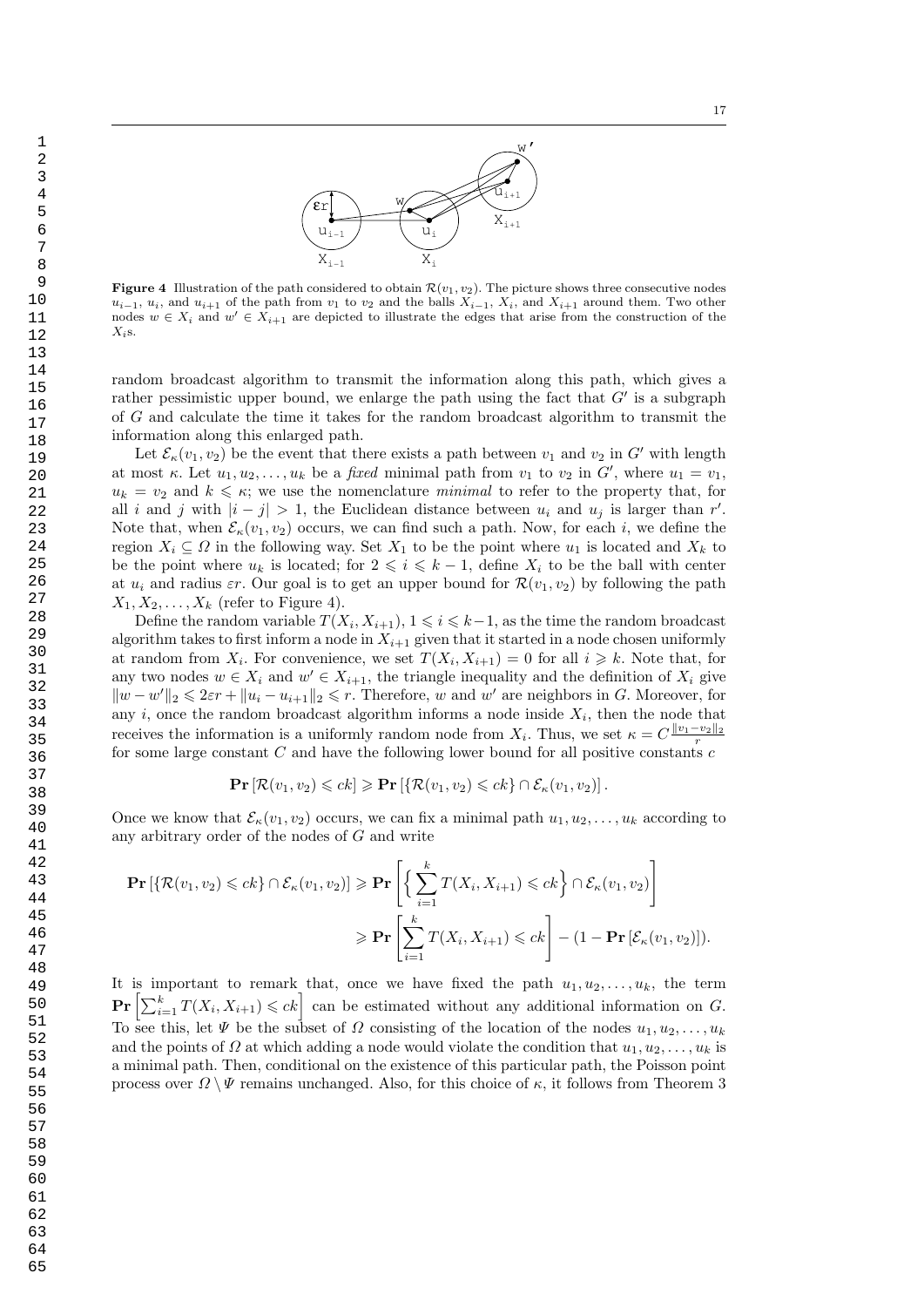Note that Lemma 19 gives  $T(X_{k-1}, X_k) = \mathcal{O}(\log^2 n)$  with probability  $1 - \mathcal{O}(n^{-1})$ , for each choice of  $v_1$  and  $v_2$ . The next lemma gives the expectation of  $T(X_i, X_{i+1})$  for each  $1 \leqslant i \leqslant k - 2.$ 

**Lemma 20** Given  $u_1, u_2, \ldots, u_k$  is a minimal path, for any  $1 \leq i \leq k-2$ , it holds that  $T(X_i, X_{i+1})$  is a geometric random variable with  $\mathbf{E}[T(X_i, X_{i+1})] \leq c$ , for some constant c depending only on d,  $\varepsilon$  and  $\delta$ .

*Proof.* Let w be a node chosen uniformly at random from  $X_i$ . Assume  $w \notin X_{i+1}$  (otherwise, the broadcast time from w to  $X_{i+1}$  is zero). Let Y be the number of neighbors of w in G and let Y' be 1 plus the number of nodes of  $\mathcal{P}_n''$  in  $X_{i+1}$ , where the term 1 is to account for  $u_{i+1}$ . Therefore,  $\mathbf{E}[T(X_i, X_{i+1})] \leq \mathbf{E}[Y/Y']$ . We know that  $Y' \geq 1$  and  $Y'-1$  is a Poisson random variables with mean  $\mu' = \delta b_d \varepsilon^d r^d$ , where  $b_d$  is the volume of the *d*-dimensional ball of radius 1. We need to account for the fact that the path is minimal according to  $G'$ , but non-adjacent nodes in the path may still be neighbors in G. To solve this, note that there exists a constant K depending only on d and  $\varepsilon$  such that the number of nodes in the path that are neighbors of a given  $u_j$  in G is at most K, which follows since the path  $u_1, u_2, \ldots, u_k$ is minimal with respect to G' and  $r' = (1 - 2\varepsilon)r$ . Also, note that  $Y \geq Y'$  and we can use a coupling argument to show that  $Y \leq Y' + K + Y''$ , where Y'' is a Poisson random variable with mean  $\mu'' = b_d r^d - \delta b_d \varepsilon^d r^d$ . We then obtain

$$
\mathbf{E}\left[T(X_i, X_{i+1})\right] \leq \sum_{y'=0}^{\infty} \sum_{y''=0}^{\infty} \frac{1+y'+K+y''}{1+y'} \mathbf{Pr}\left[Y'=1+y'\right] \mathbf{Pr}\left[Y''=y''\right]
$$

$$
= \sum_{y'=0}^{\infty} \frac{1+y'+K+\mu''}{1+y'} \mathbf{Pr}\left[Y'=1+y'\right]
$$

$$
= 1 + \frac{K+\mu''}{\mu'} \sum_{y'=0}^{\infty} \frac{(\mu')^{y'+1}}{(y'+1)!} e^{-\mu'}
$$

$$
\leq 1 + \frac{K+\mu''}{\mu'}.
$$

Using a Chernoff bound for geometric random variables (cf. Lemma 21), we obtain

$$
\Pr\left[\sum_{i=1}^k T(X_i, X_{i+1}) \geqslant (1+x)ck\right] \leqslant \exp\left(-x^2 \frac{k}{2(1+x)}\right),
$$

where c is the constant in Lemma 20. Note that  $k = \Theta(||v_1 - v_2||_2/r) = \Omega(\log n)$  by construction, since  $||v_1 - v_2||_2 = \omega(\log^2 n)$ ,  $r = \mathcal{O}(\log^{1/d} n)$  and the path  $u_1, u_2, \ldots u_k$  is minimal.

Applying Lemma 12, we can conclude that, for any two nodes  $v_1$  and  $v_2$  in the largest connected component of G for which  $||v_1 - v_2||_2 = \omega(\log^2 n)$ , we obtain  $\mathcal{R}(v_1, v_2) = \Theta(||v_1 - v_2||_2)$  $v_2||_2/r$ ). Note that there exist  $v_1, v_2 \in G$  for which  $||v_1 - v_2||_2 = \Theta(n^{1/d})$  and, consequently,  $\mathcal{R}(v_1, v_2) = \Theta(n^{1/d}/r).$ 

Now we treat the two remaining cases. First, since  $G'$  is a subgraph of  $G$ , there may exist some nodes in the largest connected component of G that do not belong to the largest connected component of  $G'$ . Nevertheless, it is known that the second largest component of a random geometric graph G' contains  $\mathcal{O}(\log^{\frac{d}{d-1}} n)$  nodes with probability  $1 - \mathcal{O}(n^{-1})$  [23,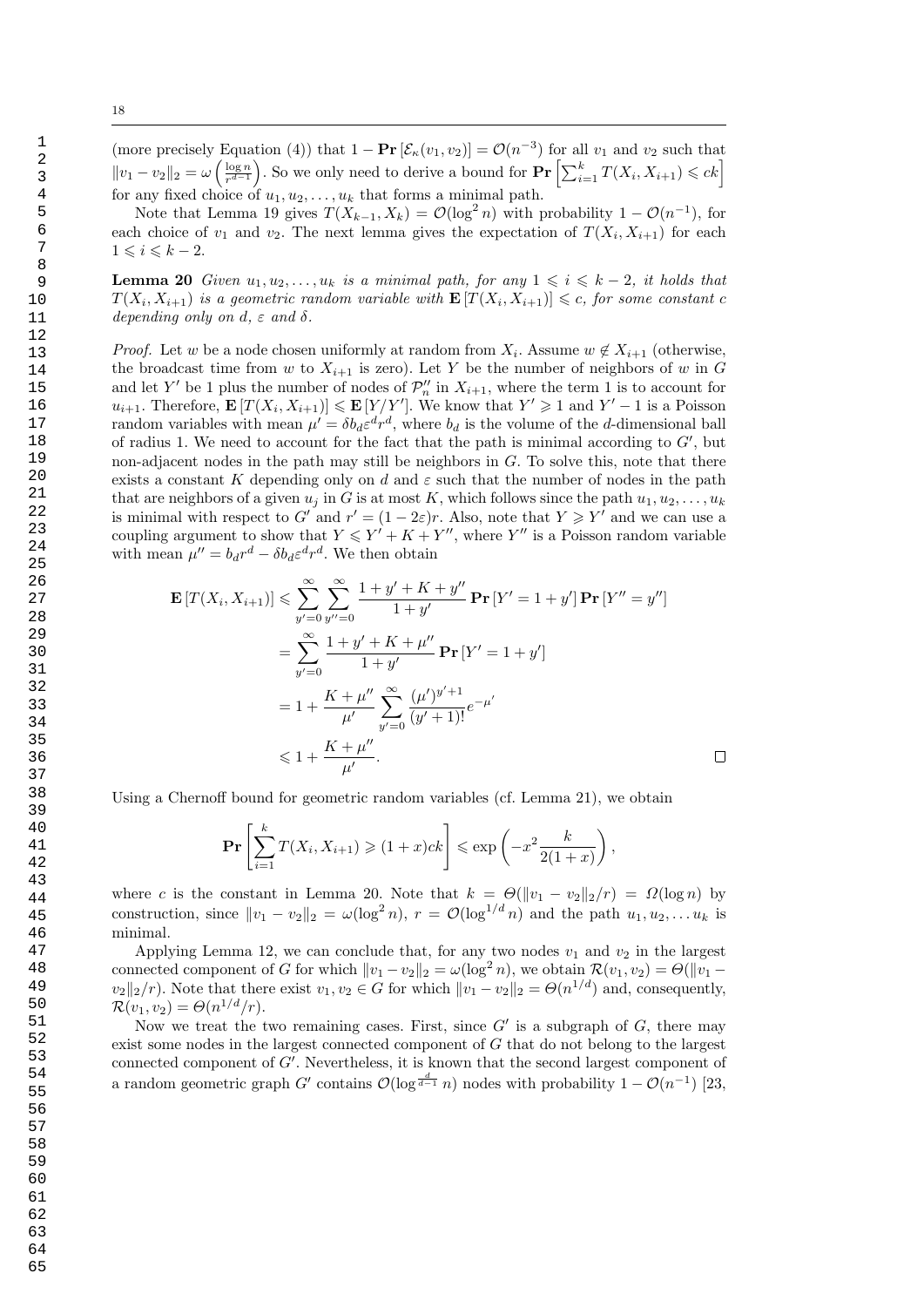Theorem 10.18]. Therefore, since  $\mathcal{R}(w_1, w_2) = \mathcal{O}(\log^2 n)$  for every pair of neighbors  $w_1$  and  $w_2$ , we conclude that the time it takes to inform all the remaining nodes is  $\mathcal{O}(\log^{\frac{d}{d-1}+2} n)$ , which is negligible in comparison to  $\Theta(n^{1/d}/r)$ .

The second case corresponds to the nodes that are within Euclidean distance  $\mathcal{O}(\log^2 n)$ to the initially informed node, which is denoted here as  $v_1$ . Take  $Q$  to be a square centered at  $v_1$  with side length  $c \log^3 n$ , for some constant c (the orientation of Q does not matter). Note that Q contains all nodes within Euclidean distance  $\mathcal{O}(\log^2 n)$  of  $v_1$ . Now, take Q' to be a square centered at  $v_1$ , with the same orientation as  $Q$ , but with sides having twice the length of the sides of Q. Clearly,  $Q' \setminus Q$  is an annulus centered at  $v_1$  and, by standard results on random geometric graphs [23, Lemma 10.5 and Proposition 10.6], the probability that the intersection of the giant component of G with the largest connected component of Q' contains all the nodes of Q that are connected to  $v_1$  is at least  $1 - e^{-\Omega(\log^3 n)}$ . This happens because, with probability  $1 - e^{-\Omega(\log^3 n)}$ ,  $Q'$  has exactly one connected component with diameter larger than  $c \log^3 n/5$  and this component intersects the giant component of G. For all nodes within Euclidean distance  $\mathcal{O}(\log^2 n)$  of  $v_1$  that are connected to  $v_1$ , there exists a path from them to  $v_1$  completely contained in  $Q'$ ; hence, this path has  $\mathcal{O}\left(\frac{\log^{3d} n}{r^d}\right)$  $\frac{g^{3d}n}{r^d}\bigg)$ edges by Lemma 14 and Remark 15. So using Lemma 19 we conclude that all nodes within Euclidean distance  $\mathcal{O}(\log^2 n)$  to  $v_1$  are informed after  $\mathcal{O}\left(\frac{\log^{3d+2} n}{r^d}\right)$  $\left(\frac{3d+2}{r^d}\right)$  rounds, which is also negligible in comparison to  $\Theta(n^{1/d}/r)$ . This completes the proof of Theorem 2.  $\Box$ 

## 6 Conclusion

We have analyzed the performance of the random broadcast algorithm in random geometric graphs in d dimensions. We proved that with probability  $1 - \mathcal{O}(n^{-1})$  the algorithm finishes within  $\mathcal{O}(n^{1/d}/r+\log n)$  steps, where r can be an arbitrary value above the critical coverage radius for the emergence of a connected component with  $\Omega(n)$  nodes. We also showed that for any two nodes  $v_1$  and  $v_2$  such that  $||v_1 - v_2||_2 = \omega \left(\frac{\log n}{r^{d-1}}\right)$  $\frac{\log n}{r^{d-1}}$ , the length of the shortest path between them in the random geometric graph is  $\mathcal{O}(\Vert v_1 - v_2 \Vert_2 / r)$ . In particular, this implies that the diameter of the largest connected component is  $\mathcal{O}(n^{1/d}/r)$ .

Our techniques may be useful to analyze other problems like the cover time of the largest connected component of RGGs. This would nicely complement results by Cooper and Frieze for connected RGGs [6] and for the largest connected component of Erdős-Rényi random graphs [5].

#### References

- 1. I. Akyildiz, D. Pompili, and T. Melodia. Underwater acoustic sensor networks: research challenges. Ad Hoc Networks, 3:257–279, 2005.
- 2. P. Antal and A. Pisztora. On the chemical distance for supercritical Bernoulli percolation. The Annals of Probability, 24:1036–1048, 1996.
- 3. C. Avin and G. Ercal. On the cover time and mixing time of random geometric graphs. Theoretical Computer Science, 380(1-2):2–22, 2007.
- 4. M. Bradonjić, R. Elsässer, T. Friedrich, T. Sauerwald, and A. Stauffer. Efficient broadcast on random geometric graphs. In 21st Annual ACM-SIAM Symposium on Discrete Algorithms (SODA'10), pages 1412–1421, 2010.
- 5. C. Cooper and A. Frieze. The cover time of the giant component of a random graph. Random Structures  $\mathcal{B}$  Algorithms, 32(4):401-439, 2008.